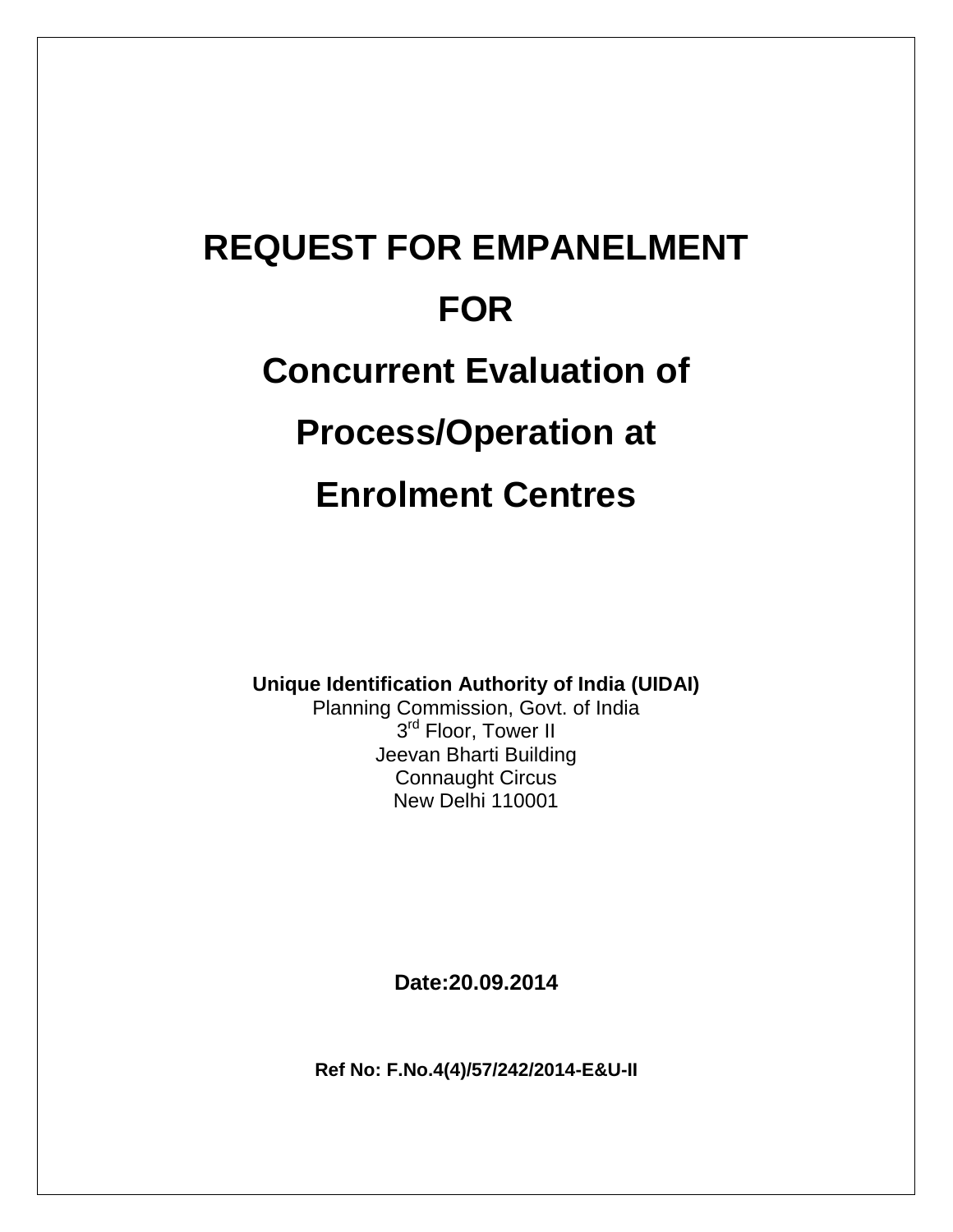# **SECTION-I**

# **TABLE OF CONTENTS**

|                    | <b>Particulars</b>                            | Page |
|--------------------|-----------------------------------------------|------|
| <b>SECTION-I</b>   | <b>Invitation to bid and Introduction</b>     | 3    |
| Part-I             | Invitation                                    | 3    |
| Part-II            | Introduction                                  | 4    |
|                    |                                               |      |
| <b>SECTION-II</b>  | <b>Instructions to bidders</b>                | 5    |
| Part-I             | General                                       | 5    |
| Part-II            | Data Sheet                                    | 9    |
| Part-III           | <b>Eligibility Criteria</b>                   | 10   |
| Part-IV            | <b>Selection Process</b>                      | 13   |
| Part-V             | <b>Bid Preparation and Document Checklist</b> | 14   |
|                    |                                               |      |
| <b>SECTION-III</b> | <b>Scheme for Empanelment</b>                 | 15   |
|                    |                                               |      |
| <b>SECTION-IV</b>  | <b>Annexures and Appendices</b>               | 19   |
| Annexure-I         | Forms for Bidding                             | 20   |
| Annexure -II       | Performa for submitting written queries       | 31   |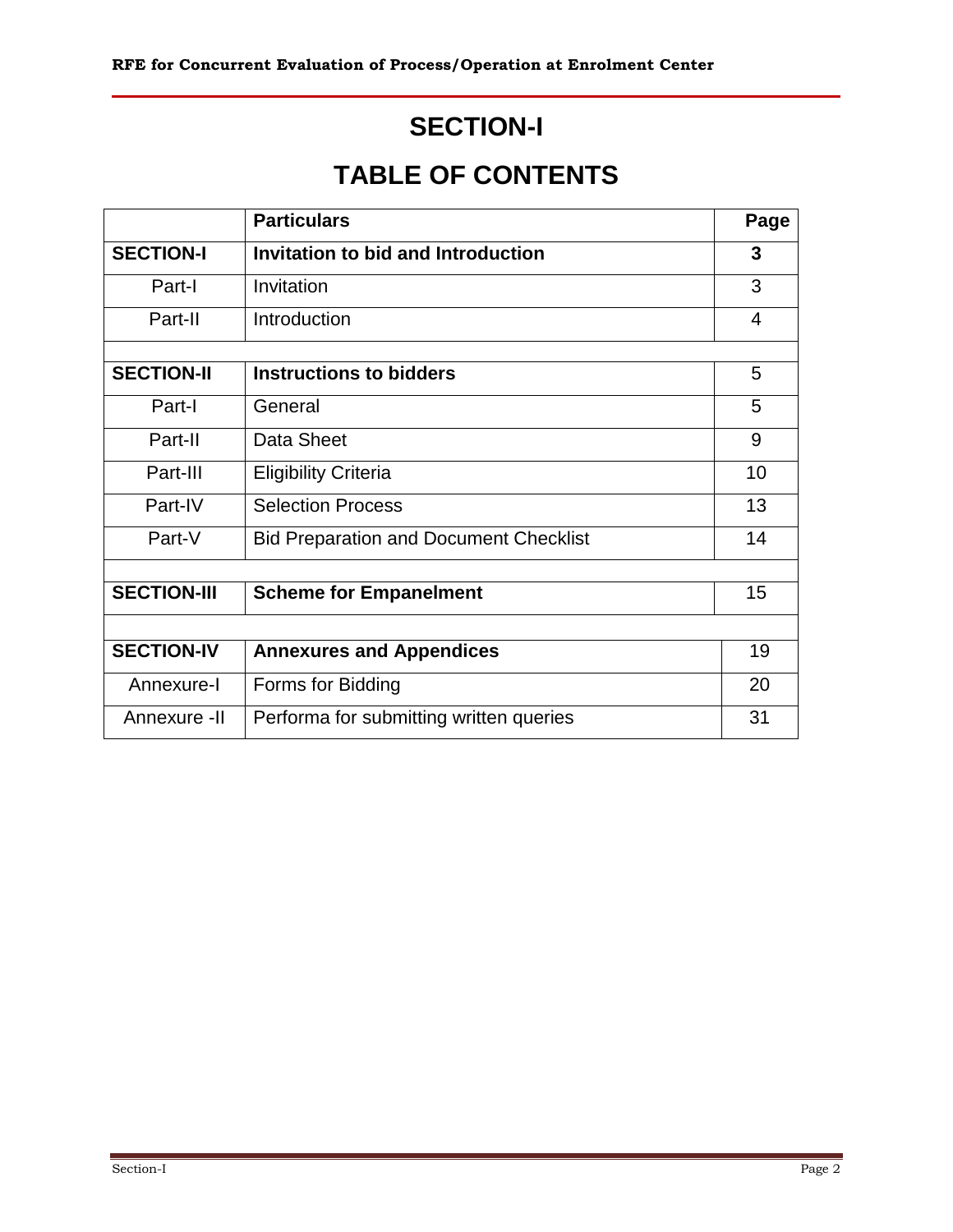### **SECTION-I**

### **INVITATION TO BID AND INTRODUCTION**

### **PART-I: INVITATION TO BID:**

- 1. The Director General, UIDAI on behalf of the President of India invites proposals from reputed and reliable firms/academic institutions for empanelment for "Concurrent Evaluation of Process/Operation at Enrolment Centers"
- 2. The Request for Proposal consists of 4 Sections as mentioned below:

| Section I.   | Invitation to Bid and Introduction |
|--------------|------------------------------------|
| Section II.  | Instructions to Bidders            |
| Section III. | Scheme of Empanelment              |
| Section IV.  | Annexures and Appendices           |

- 3. The response to the RFE should to be submitted on or before the date specified in the schedule for RFE below at the address for communication given in this section.
- 4. UIDAI reserves the right to reject any or all the Bids in whole or part, prior to signing of the Contract, without assigning any reasons.
- 6. Schedule for RFE:

| S.No.          | <b>Activity</b>                                         | <b>Date</b>                   |
|----------------|---------------------------------------------------------|-------------------------------|
| 1.             | Date of issue of the RFE                                | 20th Sept., 2014              |
| 2.             | Pre-Bid conference (14:30 hrs)                          | $8^{th}$ Oct., 2014           |
| 3.             | Last date for submission of written Queries (16:00 hrs) | $9^{th}$ Oct., 2014           |
| 4.             | Date for issue of clarifications                        | $16^{th}$ Oct., 2014          |
| 5.             | Last date for submission of bids (15.00 hrs.)           | $5^{th}$ Nov., 2014           |
| 6.             | Opening of pre-qualification bid (16.00 hrs.)           | $5^{\text{th}}$<br>Nov., 2014 |
| $\overline{7}$ | <b>Technical Evaluation Starts</b>                      | To be decided                 |
| 8.             | Declaration of Final result of Technical Evaluation     | To be decided                 |

7. Address for Communication:

Assistant Director General (E&U-II) Unique Identification Authority of India 2<sup>nd</sup> Floor, Tower – I, Jeevan Bharti Building, Connaught Circus, New Delhi – 110 001 Email – gautam.rk@uidai.gov.in Phone- 011-23466850

8. Bid and supporting documents in sealed envelopes, and Tender Fee, as per the procedure defined in Part-V of Section-II must be submitted not later than the date and time specified in Schedule for RFE.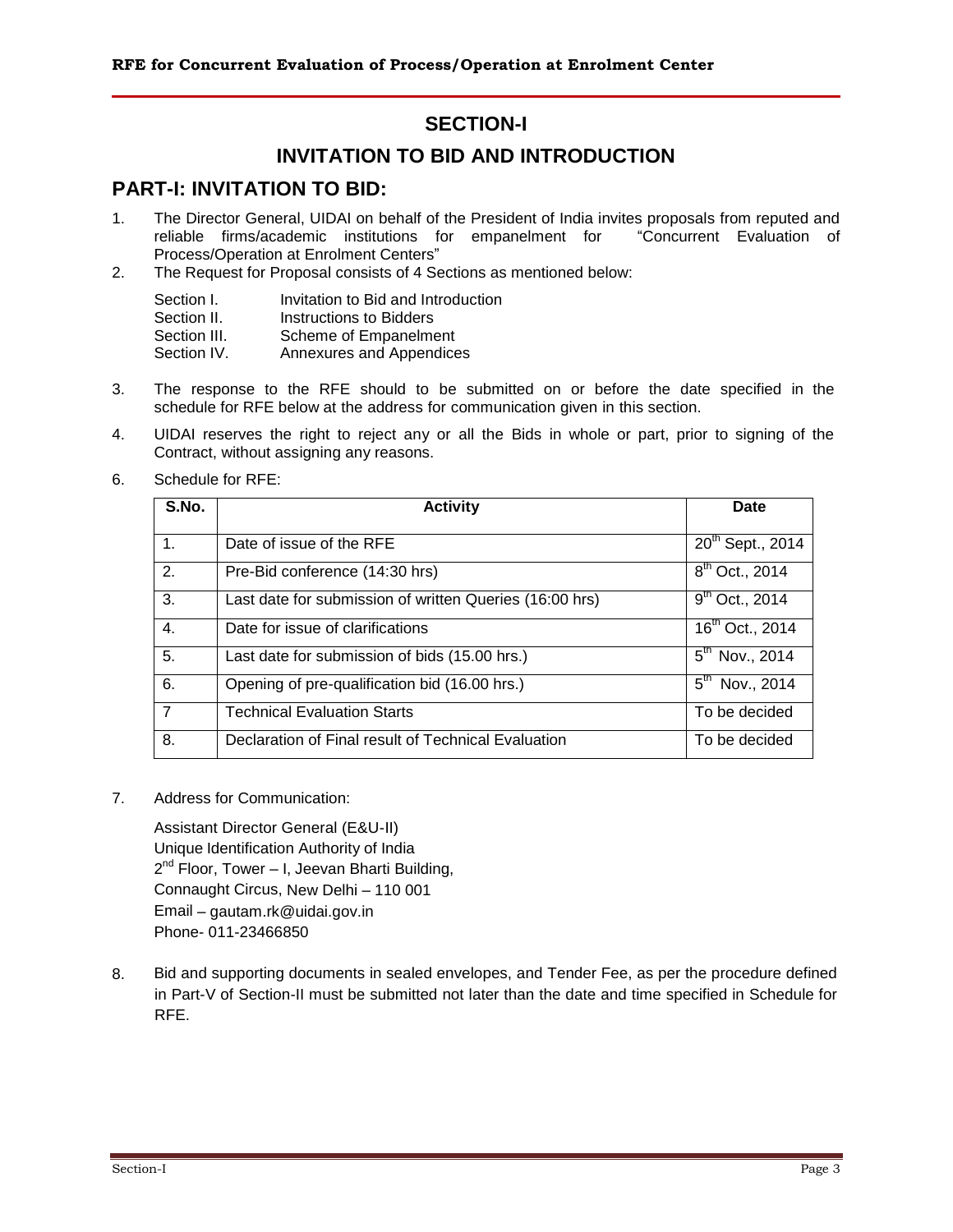#### **PART-II: INTRODUCTION:**

- 1. Unique Identification Authority of India (UIDAI) is mandated to issue unique numbers (Aadhaar numbers) to every resident in the country. UIDAI has begun issuing Aadhaar numbers in partnership with a large number of Registrars across the country. The process of enrolments has been gaining momentum since the launch of project on 29th September, 2010 and more than 60 crore Aadhaar have been issued.
- 2. Aadhaar number is a 12-digit **nationally valid unique life time identifier** for Indian residents and many services are expected to ride on Aadhaar in future. Aadhaar platform is expected to become the country"s central identity management system. The initiative to issue an Aadhaar number to every resident in India has, at its heart, an ambitious objective: to make identity easily authenticable and verifiable for residents across the country and to make service delivery more effective and efficient. The Aadhaar number is expected to become a convenient, real-time means for individuals to verify their identity anywhere in India. Any agency wishing to authenticate the identity of any resident would be able to contact UIDAI"s Aadhaar database, the Central Identification Data Repository (CIDR), to verify that the "residents are who they claim they are". Aadhaar is expected to help the resident not only prove their identity but will also be useful in delivery of public services by various agencies. Aadhaar has the potential to be utilized in a variety of social sector schemes in *Government and non-Government Services, Subsidy Benefits, Pensions, Scholarships, Social Benefits, Banking services, Insurance services, Taxation services, Education, Employment, Healthcare etc* not only for improving delivery of service to the intended beneficiary but also to make the administration of the scheme more transparent and efficient.
- 3. UIDAI undertakes the activity of enrolment of Residents under the Aadhaar Project through its various Registrars, who use the services of Enrolling Agencies for undertaking Biometric and Demographic enrolment of residents following the processes and guidelines issued by UIDAI. The eight Regional Offices (ROs) of UIDAI, each mapped to 2-3 state/UTs, are the field offices responsible for day-to-day co-ordination between the various partner agencies for the Aadhaar Project.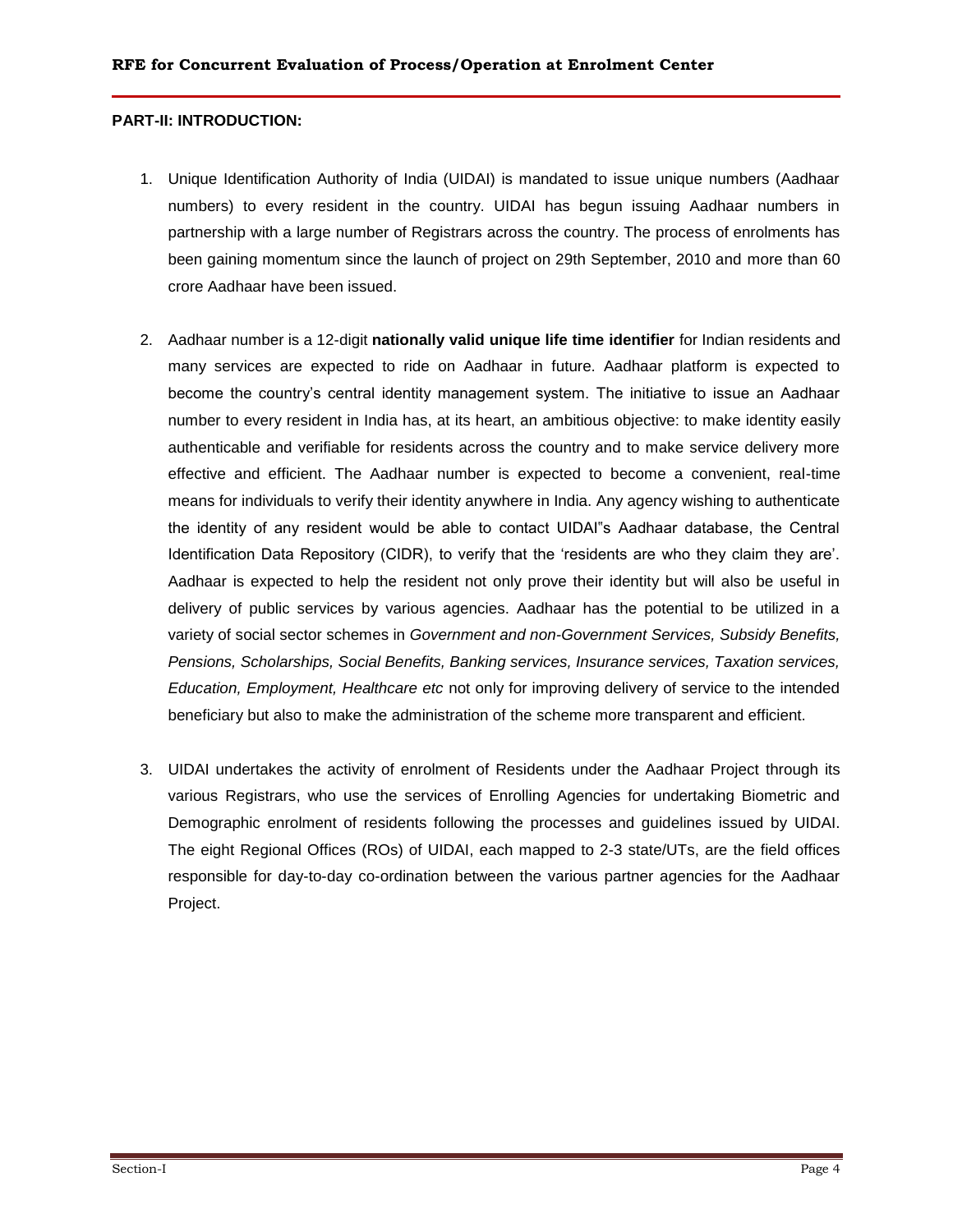# **SECTION-II**

# **INSTRUCTION TO BIDDERS**

# **PART-I**: **GENERAL:**

| 1. | <b>Introduction</b>                                                       | 1.1  | UIDAI will empanel eligible Agencies for Concurrent Evaluation of<br>Process/Operation at Enrolment Centers.                                                                                                                                                                                                                                                                                                                                                                                                                                                                                                                                                                                                                       |
|----|---------------------------------------------------------------------------|------|------------------------------------------------------------------------------------------------------------------------------------------------------------------------------------------------------------------------------------------------------------------------------------------------------------------------------------------------------------------------------------------------------------------------------------------------------------------------------------------------------------------------------------------------------------------------------------------------------------------------------------------------------------------------------------------------------------------------------------|
|    |                                                                           | 1.2  | Scheme of empanelment has been described in the Section III                                                                                                                                                                                                                                                                                                                                                                                                                                                                                                                                                                                                                                                                        |
|    |                                                                           | 1.3  | The interested bidders should familiarize themselves with UIDAI<br>process, procedures, operation scale, and local conditions and take<br>them into account while preparing their Proposals. To obtain first-hand<br>information on the assignment and local conditions, Bidder may<br>contact UIDAI's representative named in the Data Sheet to arrange<br>for their field visit or to obtain additional information to understand the<br>proposal better.                                                                                                                                                                                                                                                                        |
|    |                                                                           | 1.4  | Bidder shall bear all costs associated with the preparation and<br>submission of proposals and contract negotiation. UIDAI is not bound<br>to accept any proposal, and reserves the right to annul the<br>empanelment process at any time prior to finalization, without giving<br>any reason and any financial compensation to the Bidder.                                                                                                                                                                                                                                                                                                                                                                                        |
|    | <b>Bid Validity</b>                                                       | 1.5  | Six months (180 days)                                                                                                                                                                                                                                                                                                                                                                                                                                                                                                                                                                                                                                                                                                              |
|    |                                                                           |      |                                                                                                                                                                                                                                                                                                                                                                                                                                                                                                                                                                                                                                                                                                                                    |
|    | <b>Tenure</b><br>of<br><b>Empanelment</b>                                 | 1.10 | The tenure of the Contract shall be as specified in clause 1.10 in Data<br>Sheet.                                                                                                                                                                                                                                                                                                                                                                                                                                                                                                                                                                                                                                                  |
| 2. | <b>Clarification</b><br>and<br><b>Amendment of RFE</b><br><b>Document</b> | 2.1  | The bidder(s) may request for a clarification in the RFE document within<br>the dates indicated in the Data Sheet. Any request for clarification must<br>be sent in writing, or by standard electronic means to UIDAI's address<br>indicated in the Data Sheet. UIDAI will respond in writing by standard<br>electronic means of the response (including an explanation of the query<br>but without identifying the source of inquiry) to all Bidder. Should UIDAI<br>deem it necessary to amend the RFE as a result of a clarification, it<br>shall do so under following procedure :<br>At any time before the submission of Proposals, UIDAI may amend the<br>RFE by issuing an addendum/ corrigendum in writing or by standard |
|    |                                                                           |      | electronic means. The addendum/ corrigendum shall be sent to all<br>Bidders and will be binding on them. Bidders shall acknowledge receipt<br>of all amendments. To give the Bidder's reasonable time to take an<br>amendment into account in their Proposals UIDAI may extend the<br>deadline for the submission of Proposals.                                                                                                                                                                                                                                                                                                                                                                                                    |
|    | Language                                                                  |      | 2.2 Documents to be issued by the bidder as part of this assignment must be<br>in English language                                                                                                                                                                                                                                                                                                                                                                                                                                                                                                                                                                                                                                 |
|    | <b>Financial</b><br><b>Proposals</b>                                      | 2.3  | <b>NA</b>                                                                                                                                                                                                                                                                                                                                                                                                                                                                                                                                                                                                                                                                                                                          |
|    |                                                                           |      |                                                                                                                                                                                                                                                                                                                                                                                                                                                                                                                                                                                                                                                                                                                                    |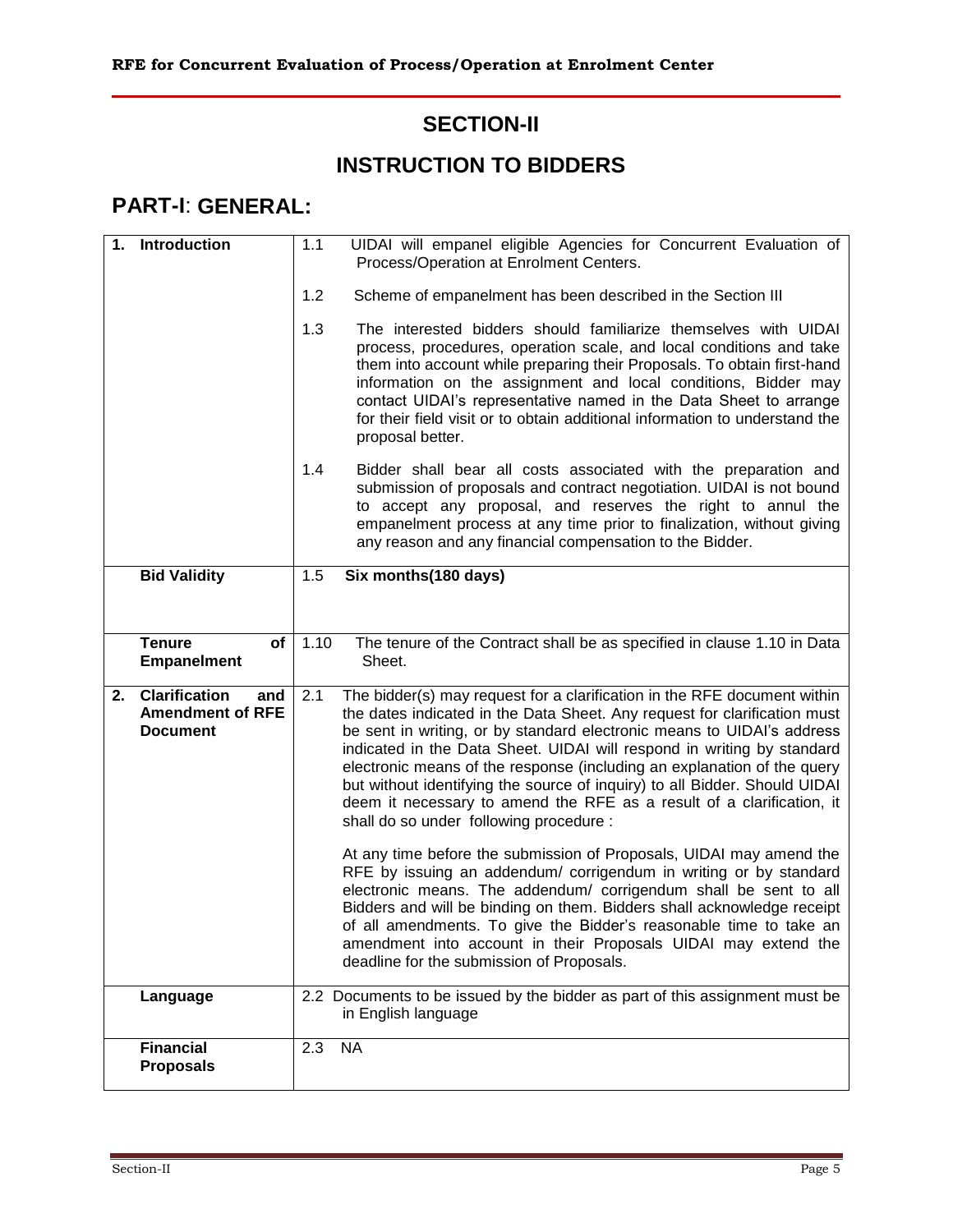| <b>Taxes</b>                                                                                          | 2.4 NA                                                                                                                                                                                                                                                                                                                                                                                                                                                                                                                                                                                                                                                                                                                                                                                                                                                      |
|-------------------------------------------------------------------------------------------------------|-------------------------------------------------------------------------------------------------------------------------------------------------------------------------------------------------------------------------------------------------------------------------------------------------------------------------------------------------------------------------------------------------------------------------------------------------------------------------------------------------------------------------------------------------------------------------------------------------------------------------------------------------------------------------------------------------------------------------------------------------------------------------------------------------------------------------------------------------------------|
| <b>Tender Fee, Earnest</b><br><b>Money Deposit (EMD),</b><br>and Performance<br><b>Bank Guarantee</b> | 2.5 The bidders are required to pay Rs. 250/- towards Tender Fees in the<br>form of Demand Draft drawn in favor of "PAO, UIDAI, New Delhi" and<br>payable at New Delhi. The Tender Fee is Non-Refundable.<br>All bidders are also required to pay of Rs. 2.5 lakh towards EMD in the<br>form of Demand Draft drawn in favor of "PAO, UIDAI, New Delhi"<br>No proposal will be accepted without tender fee and EMD                                                                                                                                                                                                                                                                                                                                                                                                                                           |
|                                                                                                       | 2.6 Performance Bank Guarantee                                                                                                                                                                                                                                                                                                                                                                                                                                                                                                                                                                                                                                                                                                                                                                                                                              |
|                                                                                                       | i.<br>Selected bidder shall be required to furnish a Performance Bank<br>Guarantee of Rs. 5 lakh, in the form of an unconditional and<br>irrevocable Bank Guarantee from a scheduled commercial bank in<br>India in favor of PAO, UIDAI, for the entire period of empanelment<br>with 90 days claim period. The Bank Guarantee must be submitted<br>after letter of intent for empanelment but before submitting the<br>acceptance of empanelment. The successful bidder has to renew the<br>bank guarantee on same terms and conditions for the period up to<br>empanelment including extension period, if any. Performance Bank<br>Guarantee would be returned only after successful completion of<br>tasks assigned to them and only after adjusting/recovering any dues<br>recoverable/payable from/by the Agency on any account under the<br>contract. |
| <b>Preparation of</b><br><b>Proposals</b>                                                             | The RFE will be a two stage proposal- Pre -qualification and Technical<br>Qualification. Standard forms to submit the details are given in Section<br>II and IV of the RFE.                                                                                                                                                                                                                                                                                                                                                                                                                                                                                                                                                                                                                                                                                 |
|                                                                                                       | While giving the information about experience, the information<br>should be provided only for those assignments for which the<br>bidder was legally contracted by the employer as a corporation or<br>as one of the major firms within a joint venture. Assignments<br>completed by individual professional staff working privately or<br>through other firms cannot be claimed as the experience of the<br>bidder, or that of the bidder's associates.                                                                                                                                                                                                                                                                                                                                                                                                     |
|                                                                                                       | Bidder should be able to substantiate the experience claimed in their<br>proposal and must submit Letter of Award / Copy of Contract for all<br>assignments mentioned in the proposal.                                                                                                                                                                                                                                                                                                                                                                                                                                                                                                                                                                                                                                                                      |
|                                                                                                       | A detailed description of the approach, methodology and work plan for<br>assignment<br>the<br>covering<br>the following<br>performing<br>subjects:<br>understanding of the scope of work, technical approach and<br>methodology, sample work plan, and staffing shall be submitted with the<br>technical proposal.                                                                                                                                                                                                                                                                                                                                                                                                                                                                                                                                          |
| Submission,<br>4.<br>Receipt, and<br>Opening of<br><b>Proposals</b>                                   | 4.1<br>The original proposal (Pre-Qualification proposal and<br>Technical<br>Proposal) shall contain no interlineations or overwriting, except as<br>necessary to correct errors made by the bidders themselves. The<br>person who signed the proposal must initial such corrections.                                                                                                                                                                                                                                                                                                                                                                                                                                                                                                                                                                       |
|                                                                                                       | 4.2<br>An authorized representative of the bidder shall initial all pages of the<br>original Proposals. The authorization shall be in the form of a written<br>Power of Attorney accompanying the proposals or in any other form                                                                                                                                                                                                                                                                                                                                                                                                                                                                                                                                                                                                                            |

,我们就会在这里,我们就会在这里的时候,我们就会在这里,我们就会在这里,我们就会在这里,我们就会在这里,我们就会在这里,我们就会在这里,我们就会在这里,我们就会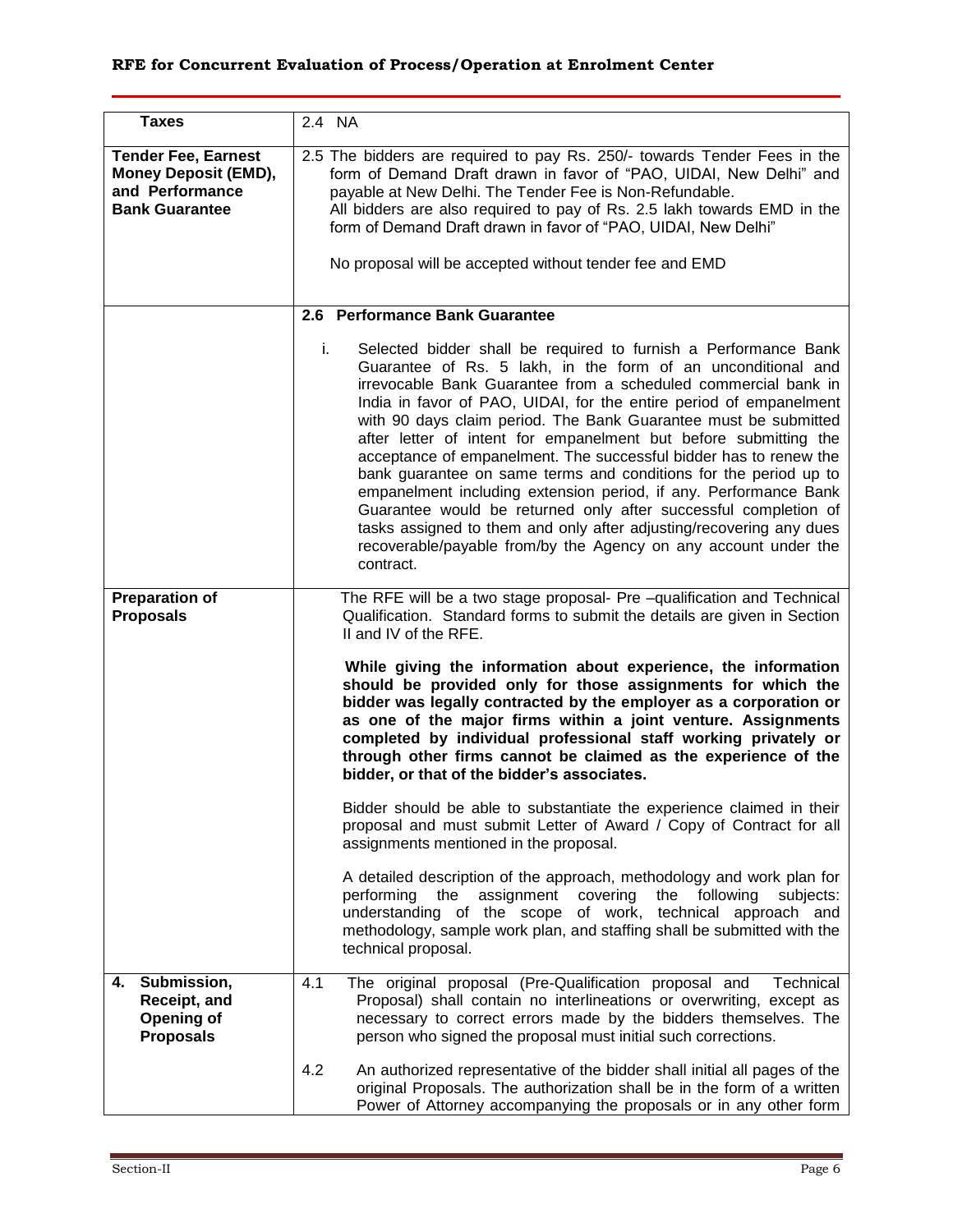|                                  |                   | demonstrating that the representative has been duly authorized to<br>sign. The signed Pre-Qualification and Technical Proposals shall be<br>marked "ORIGINAL".                                                                                                                                                                                                                                                                                                                                                                                                                                                                                                                                                                                                                                                                                                                                                                   |
|----------------------------------|-------------------|----------------------------------------------------------------------------------------------------------------------------------------------------------------------------------------------------------------------------------------------------------------------------------------------------------------------------------------------------------------------------------------------------------------------------------------------------------------------------------------------------------------------------------------------------------------------------------------------------------------------------------------------------------------------------------------------------------------------------------------------------------------------------------------------------------------------------------------------------------------------------------------------------------------------------------|
|                                  | 4.3               | The Pre-Qualification Proposal should be marked "ORIGINAL" or<br>"COPY" as appropriate. The Pre-Qualification Proposals shall be sent<br>to the addresses referred to in section 4.3 of the Data Sheet. All<br>required copies of the Pre-Qualification Proposal are to be made from<br>the original. If there are discrepancies between the original and the<br>copies of the Pre-Qualification Proposal, the original will prevail. All<br>the agencies responding to this tender would need to meet the pre-<br>qualification criteria set in this RFE.                                                                                                                                                                                                                                                                                                                                                                       |
|                                  | 4.4               | The original and all copies of the Pre-Qualification Proposal shall be<br>placed in a sealed envelope clearly marked "Pre-qualification<br>Proposal".                                                                                                                                                                                                                                                                                                                                                                                                                                                                                                                                                                                                                                                                                                                                                                            |
|                                  |                   | The Technical Proposal shall be marked "ORIGINAL" or "COPY" as<br>appropriate. The Technical Proposals shall be sent to the addresses<br>referred to in the Data Sheet Para 4.3. All required copies of the<br>Technical Proposal are to be made from the original. If there are<br>discrepancies between the original and the copies of the Technical<br>Proposal, the original shall prevail.                                                                                                                                                                                                                                                                                                                                                                                                                                                                                                                                  |
|                                  | 4.5               | The envelopes containing the Pre-qualification Proposal, Technical<br>Proposal and Tender Fee shall be placed into an outer envelope and<br>sealed. This outer envelope shall bear the submission address and be<br>clearly marked "Do Not OPEN, ExcePT In PRESENCE OF THE OFFICIAL<br>APPOINTED, BEFORE 1600 hrs on 05-11-2014". UIDAI shall not be<br>responsible for misplacement, losing or premature opening if the outer<br>envelope is not sealed and/or marked as stipulated. This<br>circumstance may be a case for rejection of the proposal.                                                                                                                                                                                                                                                                                                                                                                          |
| 5 Evaluation of Pre- 5.1         |                   | UIDAI will open the Pre-Qualification Proposal immediately after the                                                                                                                                                                                                                                                                                                                                                                                                                                                                                                                                                                                                                                                                                                                                                                                                                                                             |
| Qualification<br>Proposal        |                   | deadline for their submission.                                                                                                                                                                                                                                                                                                                                                                                                                                                                                                                                                                                                                                                                                                                                                                                                                                                                                                   |
| and<br><b>Technical Proposal</b> | 5.2<br>5.3<br>5.4 | The Evaluation Committee (EC) shall first evaluate the Pre-Qualification<br>Proposal as per the eligibility criteria detailed in Section II- Part III. The<br>EC, while evaluating the Pre-Qualification Proposals shall have no<br>access to the Technical Proposals until the Pre-Qualification<br>evaluation is concluded and the competent authority accepts the<br>recommendation. The Pre-Qualification proposal will be evaluated<br>based on the information provided against the eligibility criteria as per<br>the table in Section II-Part III and the supporting documents.<br>The Technical Proposals of only those bidders, who qualify in the<br>evaluation of Pre-qualification Proposals, shall be opened.<br>A Proposal can be rejected if it is found deficient as per the<br>requirement indicated in the RFE for responsiveness of the<br>proposal. Only responsive proposals shall be further taken up for |
|                                  |                   | evaluation. Technical evaluation will be done on the basis of criteria<br>specified in Section II-Part III of data sheet. The bidders, if necessary,<br>may be asked to make a presentation before the EC. A Proposal shall<br>be rejected at this stage if it does not respond to important aspects of<br>the RFE or if it fails to achieve the minimum technical score indicated                                                                                                                                                                                                                                                                                                                                                                                                                                                                                                                                               |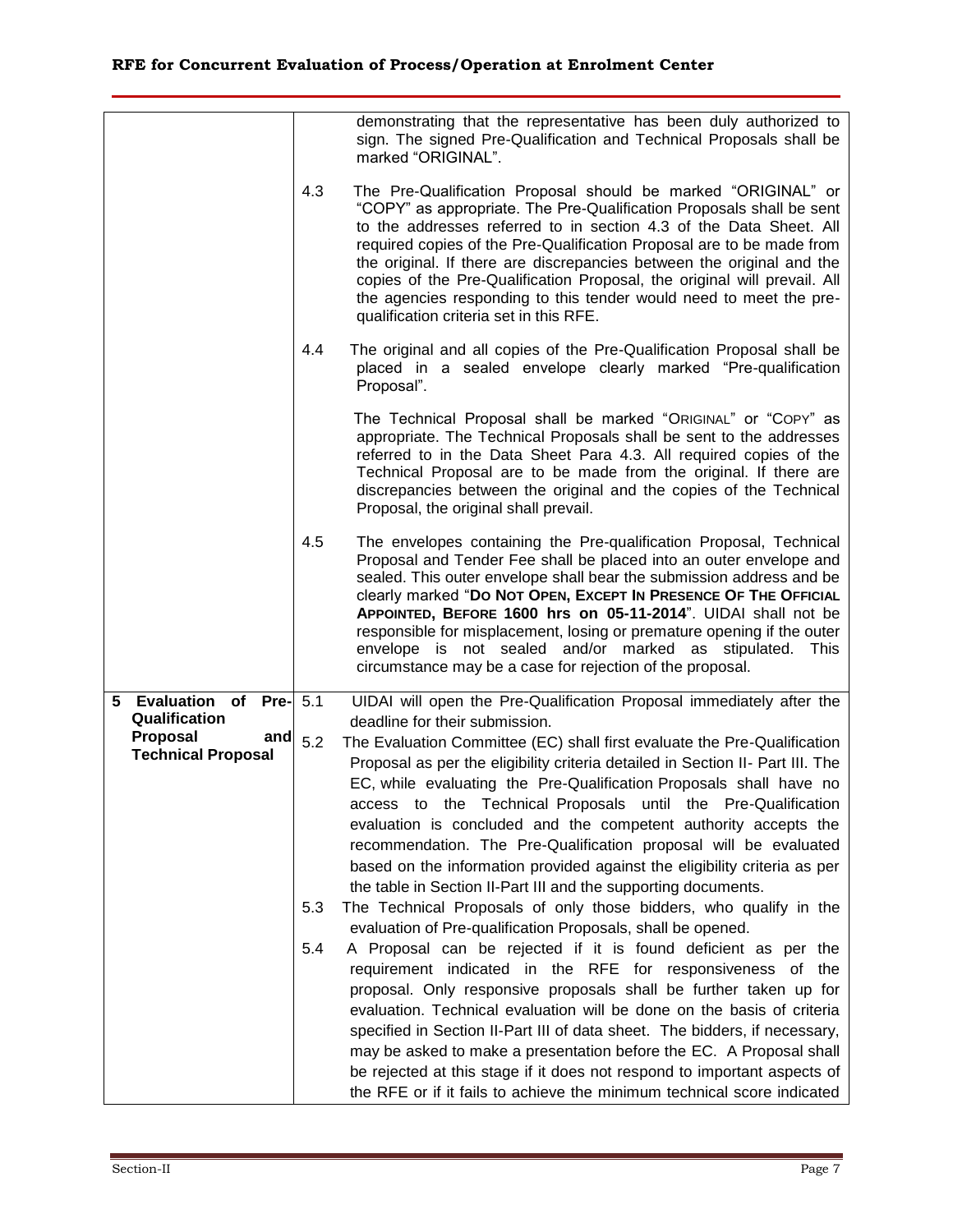|                              |      | in the Data Sheet.                                                                                                         |
|------------------------------|------|----------------------------------------------------------------------------------------------------------------------------|
| <b>Final evaluation</b>      | 5.5  | The method followed for empanelment of agency shall be as follows:                                                         |
|                              |      | a) All technically qualified bidders shall be empanelled for providing the<br>services as given in Section III of the RFE. |
|                              | b)   | The agencies shall be empanelled in the following categories :                                                             |
|                              |      | C1- Agencies, which have shown interest to work only in particular<br>state/Union territory(UT)                            |
|                              |      | C2- Agencies, which shall work in all/any state/UT within the                                                              |
|                              |      | jurisdiction of a particular regional office                                                                               |
|                              |      | C3- Agencies, which have Pan-India operations and can undertake                                                            |
|                              |      | work in any of the state/UT in the country                                                                                 |
| Post-bid award of<br>6.      | 6.1  | The award of work to the empanelled agencies will be based on the                                                          |
| work                         |      | need by UIDAI HO/RO or registrars. The final selection shall be done                                                       |
|                              |      | on the basis of responses to the limited tender amongst the                                                                |
|                              |      | empanelled agencies.                                                                                                       |
| <b>Confidentiality</b><br>8. | 8.1  | Information relating to evaluation of Proposals and recommendations                                                        |
|                              |      | concerning awards shall not be disclosed to the bidders who                                                                |
|                              |      | submitted the Proposals or to other persons not officially concerned                                                       |
|                              |      | with the process, until the publication of the empanelment. The undue                                                      |
|                              |      | use by any bidder of confidential information related to the process                                                       |
|                              |      | may result in the rejection of its Proposal.                                                                               |
| 9. Conflict of               | 9.1  | An agency that has been empanelled by UIDAI as Enrolment Agency                                                            |
| <b>Interest</b>              |      | and Registrars of UIDAI cannot participate in this RFE on the ground                                                       |
|                              |      | of conflict of interest.<br>The bidders have an obligation to disclose any situation of actual or                          |
|                              |      | potential conflict that impacts their capacity to serve the best interest                                                  |
|                              |      | Failure to disclose said situations may lead to the<br>of UIDAI.                                                           |
|                              |      | disqualification of the agency or the termination of its empanelment or                                                    |
|                              |      | cancellation of contract under this empanelment.                                                                           |
| 10. Fraud and                | 10.1 | It is required that bidder participating in the project adhere to the                                                      |
|                              |      | highest ethical standards, both during the empanelment process and                                                         |
| <b>Corruption</b>            |      | throughout the execution of a contract. UIDAI will reject a proposal for                                                   |
|                              |      | award, if it determines that the bidder(s) recommended for award has,                                                      |
|                              |      | directly or through an agent, engaged in corrupt, fraudulent, collusive                                                    |
|                              |      | or coercive practices in competing for the contract in question;                                                           |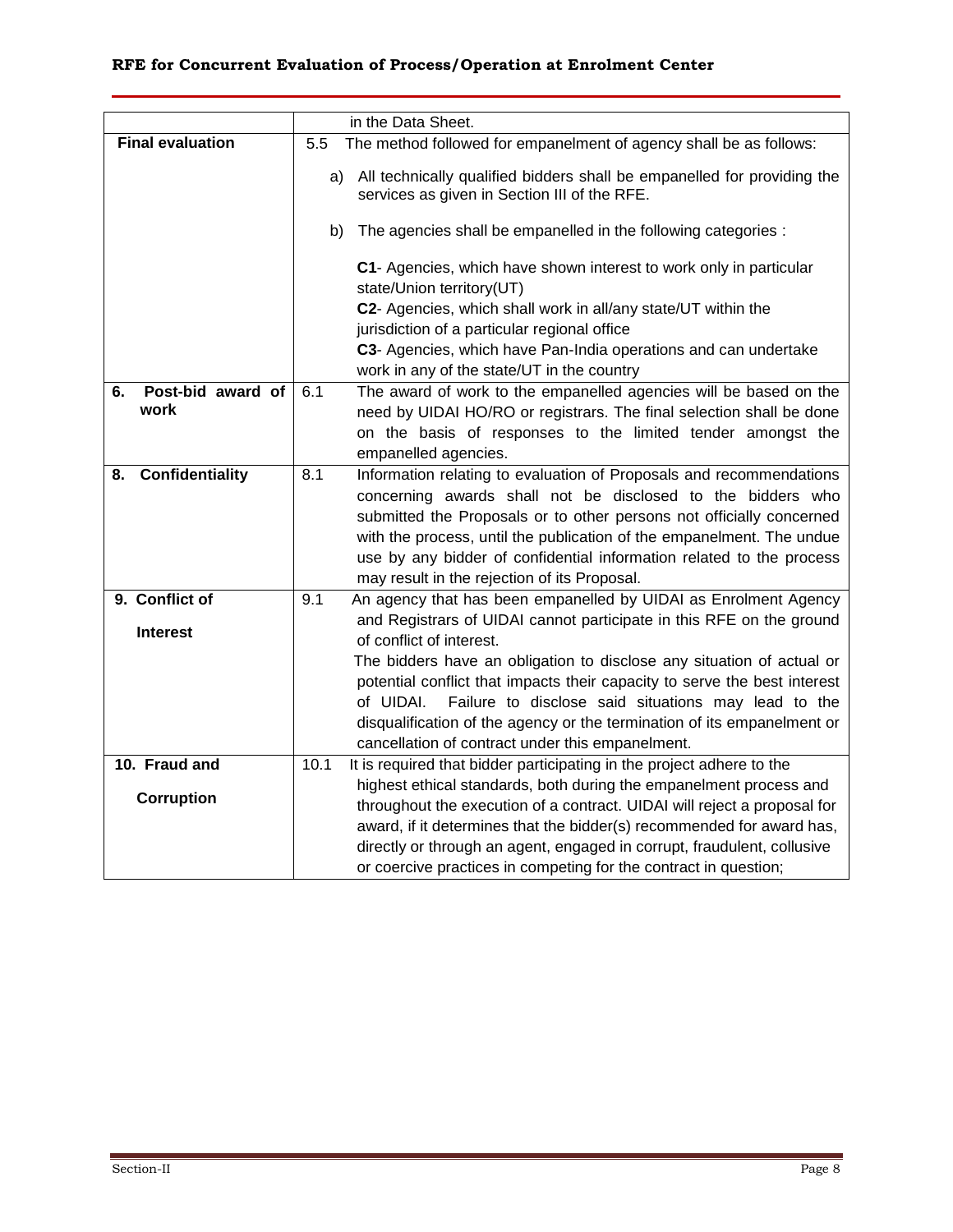# **PART-II**: **DATA SHEET:**

| Paragraph<br>Reference | <b>Details</b>                                                                                                                                                                  |
|------------------------|---------------------------------------------------------------------------------------------------------------------------------------------------------------------------------|
| 1.5                    | Bids must remain valid for six months from the date fixed for tender opening                                                                                                    |
| 1.10                   | <b>Tenure of Empanelment:</b><br>The empanelment shall be in force for three years subject to adherence to time<br>lines/time frame and as per the terms and conditions of RFE. |
| 2.1                    | Clarifications may be requested not later than the date defined in the Schedule.<br>(The clarifications will be given on UIDAI website www.uidai.gov.in)                        |
| 4.3                    | Assistant Director General (E&U-II)<br>Unique Identification Authority of India<br>2nd Floor, Tower – I, Jeevan Bharti Building,<br>Connaught Circus,<br>New Delhi - 110 001    |
| 5.                     | Bid Fee is Rs.250/-.                                                                                                                                                            |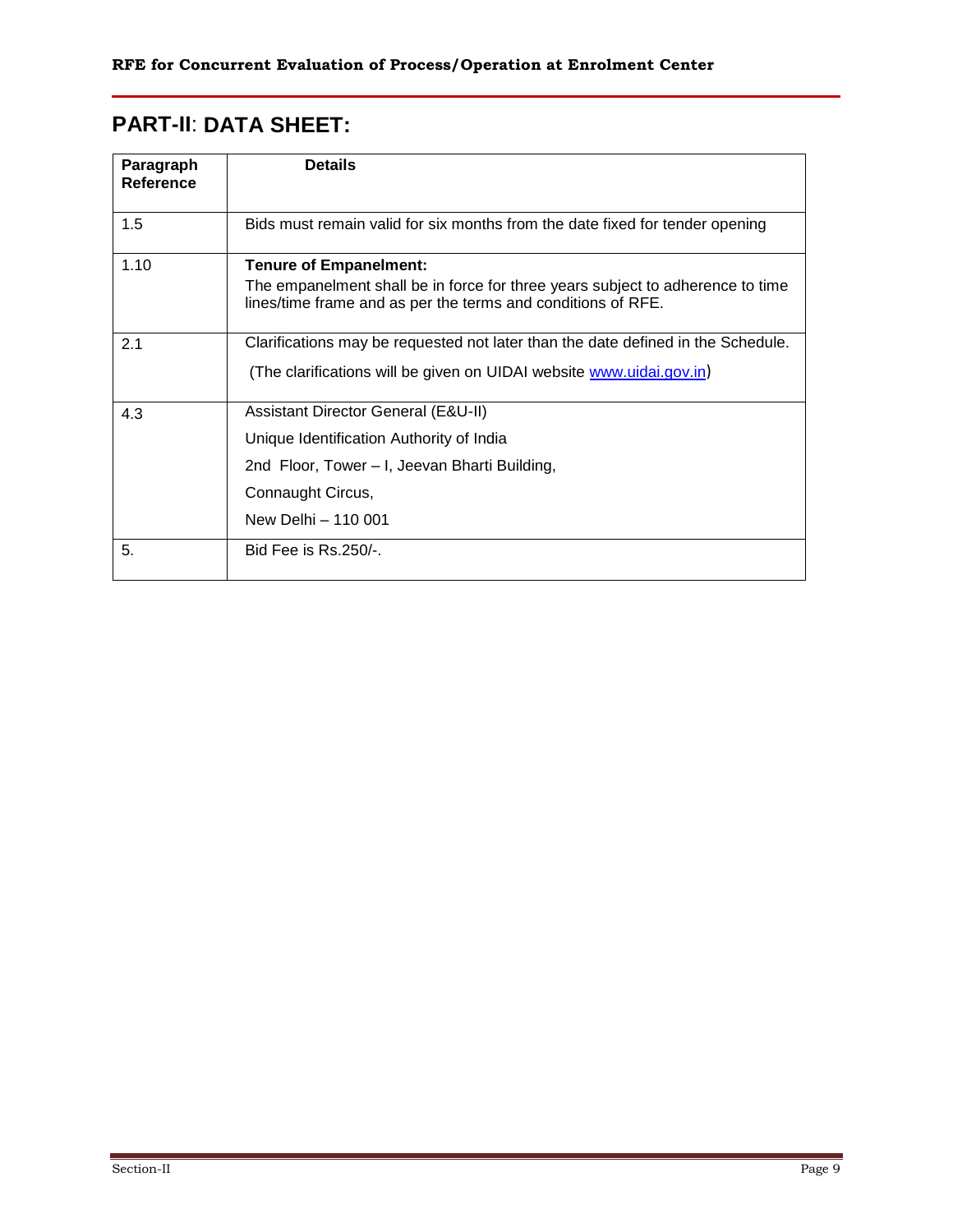# **PART-III**: **ELIGIBILITY CRITERIA:**

The empanelment is open for companies/firms and academic institutions. The following are the eligibility conditions:.

| S.<br>No. | <b>Pre-Qualification Criteria</b>                                      | <b>Supporting</b><br><b>Documents</b>           | <b>Remarks</b> |
|-----------|------------------------------------------------------------------------|-------------------------------------------------|----------------|
|           |                                                                        |                                                 |                |
| 1.        | Company registered in India under the Companies Act, 1956              | Certificate of<br>Incorporation/                |                |
|           |                                                                        | Registration                                    |                |
| 2.        | The Bidder should have been in operation for a period of at            | Certificate of<br>Incorporation/                |                |
|           | least five(5) years as of 31-03-2014, as evidenced by the              | Registration                                    |                |
|           | Certificate of Incorporation and Certificate of Commencement           |                                                 |                |
|           | of Business issued by the Registrar of Companies;                      |                                                 |                |
| 3.        | The eligibility for the bidders for the each category is as<br>follows | Certificate by<br>Auditor/Comp<br>any Secretary |                |
|           | C1- The bidder should have 50 employees on its rolls                   |                                                 |                |
|           | C2- The bidder should have 100 employees on its rolls                  |                                                 |                |
|           | C3- The bidder should have 500 employees on its rolls                  |                                                 |                |
|           | The cut-off date for the same is taken as on 31-03-2014                |                                                 |                |
| 4.        | Average overall annual turnover of at least during the previous        | Audited/                                        |                |
|           | three financial years (2011-2012, 2012-2013 & 2013-2014)               | Certified<br>financial                          |                |
|           | C1- Rs.1 Crore                                                         | statements &<br>annual report                   |                |
|           | C2- Rs.5 Crores                                                        | for (2011-                                      |                |
|           | C3- Rs.20 Crores                                                       | 2012, 2012-<br>2013 & 2013-                     |                |
|           |                                                                        | 2014*.                                          |                |
|           |                                                                        | If audited<br>statement are                     |                |
|           |                                                                        | not available                                   |                |
|           |                                                                        | for year 2013-                                  |                |
|           |                                                                        | 14, then $a$<br>certificate from                |                |
|           |                                                                        | company                                         |                |
|           |                                                                        | secretary is                                    |                |
|           |                                                                        | required.<br>Certificate                        |                |
| 5.        | Should not have defaulted on any bank/institutional loans in           | from statutory                                  |                |
|           | the past three(3) years                                                | auditor                                         |                |
|           |                                                                        | /Company<br>secretary                           |                |
| 6.        |                                                                        | Certificate                                     |                |
|           | Should not have defaulted in payment of statutory dues or              | from statutory<br>auditor/                      |                |

| TABLE 1(a). Eligibility criteria for companies/firms |  |
|------------------------------------------------------|--|
|------------------------------------------------------|--|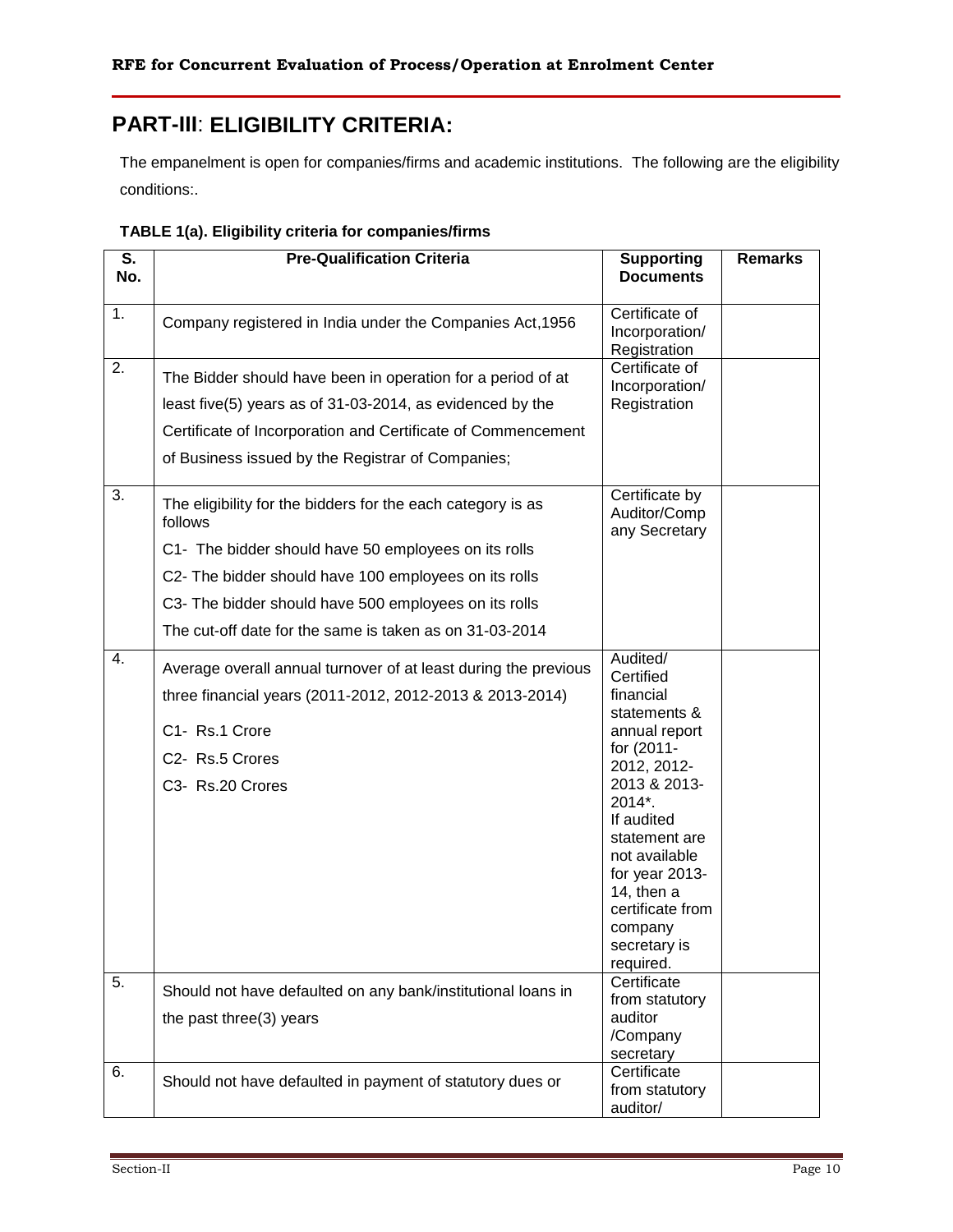| S.<br>No. | <b>Pre-Qualification Criteria</b>                                                                                                                                                                                                                                                                       | <b>Supporting</b><br><b>Documents</b>                                                                                               | <b>Remarks</b> |
|-----------|---------------------------------------------------------------------------------------------------------------------------------------------------------------------------------------------------------------------------------------------------------------------------------------------------------|-------------------------------------------------------------------------------------------------------------------------------------|----------------|
|           | liabilities in the last three years                                                                                                                                                                                                                                                                     | Company<br>secretary                                                                                                                |                |
| 7.        | Should have filed income tax returns for the three financial<br>years (2010-2011, 2011-2012 & 2012-2013).                                                                                                                                                                                               | Copy of the IT<br>returns for<br>2010-2011,<br>2011-2012 &<br>2012-2013,<br>duly<br>acknowledged<br>by Income-<br>Tax<br>department |                |
| 8.        | Should not have been blacklisted by any government<br>agency/department at any point of time.                                                                                                                                                                                                           | Certificate<br>from statutory<br>auditor /<br>Company<br>secretary                                                                  |                |
| 9.        | Previous experience:<br>The experience requirement for various categories is as<br>follows:                                                                                                                                                                                                             | <b>Work</b><br>Order/Certifica<br>te from Clients                                                                                   |                |
|           | C1- The Bidder/ must have completed one assignment in the<br>last three financial years of a similar nature in evaluation of<br>operations and processes                                                                                                                                                |                                                                                                                                     |                |
|           | C2- The Bidder/ must have completed atleast 1 assignment in<br>the last three financial years of a similar nature in evaluation of<br>operations and processes in a large Enterprise/ Government<br>environment with a project value (cost of assignment) of<br>atleast Rs. 2 lakhs.                    |                                                                                                                                     |                |
|           | Bidder/ must have completed atleast three<br>C3-<br><b>The</b><br>assignments in the last 3 financial years of a similar nature in<br>evaluation of operations and processes in a large Enterprise/<br>Government environment with a project value (cost of<br>assignment) of atleast Rs. 15 Lakh each. |                                                                                                                                     |                |
|           | <b>North-Eastern states</b>                                                                                                                                                                                                                                                                             |                                                                                                                                     |                |
|           | The criteria of experience may be waived if the bidder is<br>opting for any of the north-eastern states.                                                                                                                                                                                                |                                                                                                                                     |                |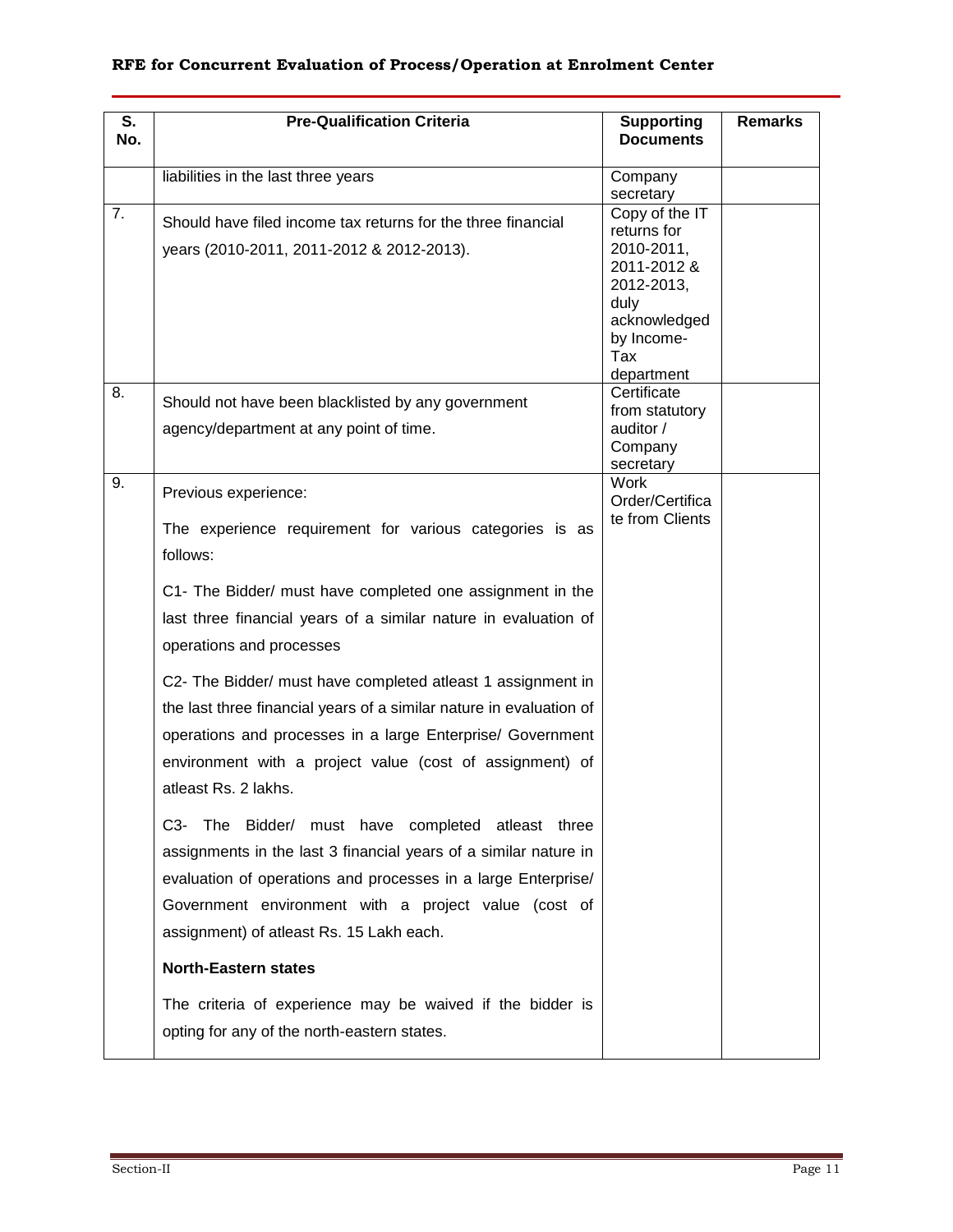The following are the eligibility criteria for academic institutions.

#### **TABLE 1(b). Eligibility criteria for Academic institutions**

| S.No. | <b>Pre-Qualification Criteria</b>                                                                     | <b>Supporting Documents</b>                                       | <b>Remarks</b> |
|-------|-------------------------------------------------------------------------------------------------------|-------------------------------------------------------------------|----------------|
| 1.    | The institution should be administering courses of<br>learning at a level of graduation or higher     | Letter from Director of Institute                                 |                |
| 2.    | The institution should be accredited with any of<br>the agencies listed in the table 1(c)             | Letter from Director of Institute                                 |                |
| 3.    | Should be in existence for at least 5 years as on<br>31-03-2014                                       | Letter from Director of Institute                                 |                |
| 4.    | have been blacklisted<br>Should not<br>by any<br>government agency/department at any point of<br>time | Certificate<br>the<br>from<br>Registrar/Director of the institute |                |

**Note-** All categories of empanelment are open for Academic institutions.

#### **TABLE 1(c). Accreditation Agencies**

| <b>S. No.</b> | <b>Agency</b>                                        |
|---------------|------------------------------------------------------|
| 1.            | All India Council for Technical Education (AICTE)    |
| 2.            | National Board of Accreditation                      |
| 3.            | Distance Education Council (DEC)                     |
| 4.            | National Council for Indian Education (NCIE)         |
| 5.            | National Assessment and Accreditation Council (NAAC) |
| 6.            | Association of Indian Universities (AIU)             |
|               | University Grants Commission (UGC)                   |

#### **TABLE 2**

#### **TECHNICAL EVALUATION CRITERIA**

| SI.No | Criteria                                                                                                        | <b>Points</b> |
|-------|-----------------------------------------------------------------------------------------------------------------|---------------|
|       | Approach and Methodology for                                                                                    | 40            |
|       | • Concurrent Evaluation of Process/Operation at Enrolment Center<br>• Conducting the resident survey            |               |
| 2.    | Understanding and coverage of entire Scope of Work                                                              | 30            |
| 3.    | Previous experience (approximate value of contract, duration of<br>assignment, relevance with UIDAI assignment) | 20            |
| 4.    | Experience of the staff in the sample CVs in similar assignments                                                | 10            |

#### **Note:**

Supporting Documents are required to be submitted in accordance with the Technical Evaluation Criteria(3) above.

Two properly marked CDs containing the information, as per the Technical Evaluation parameters are required to be submitted.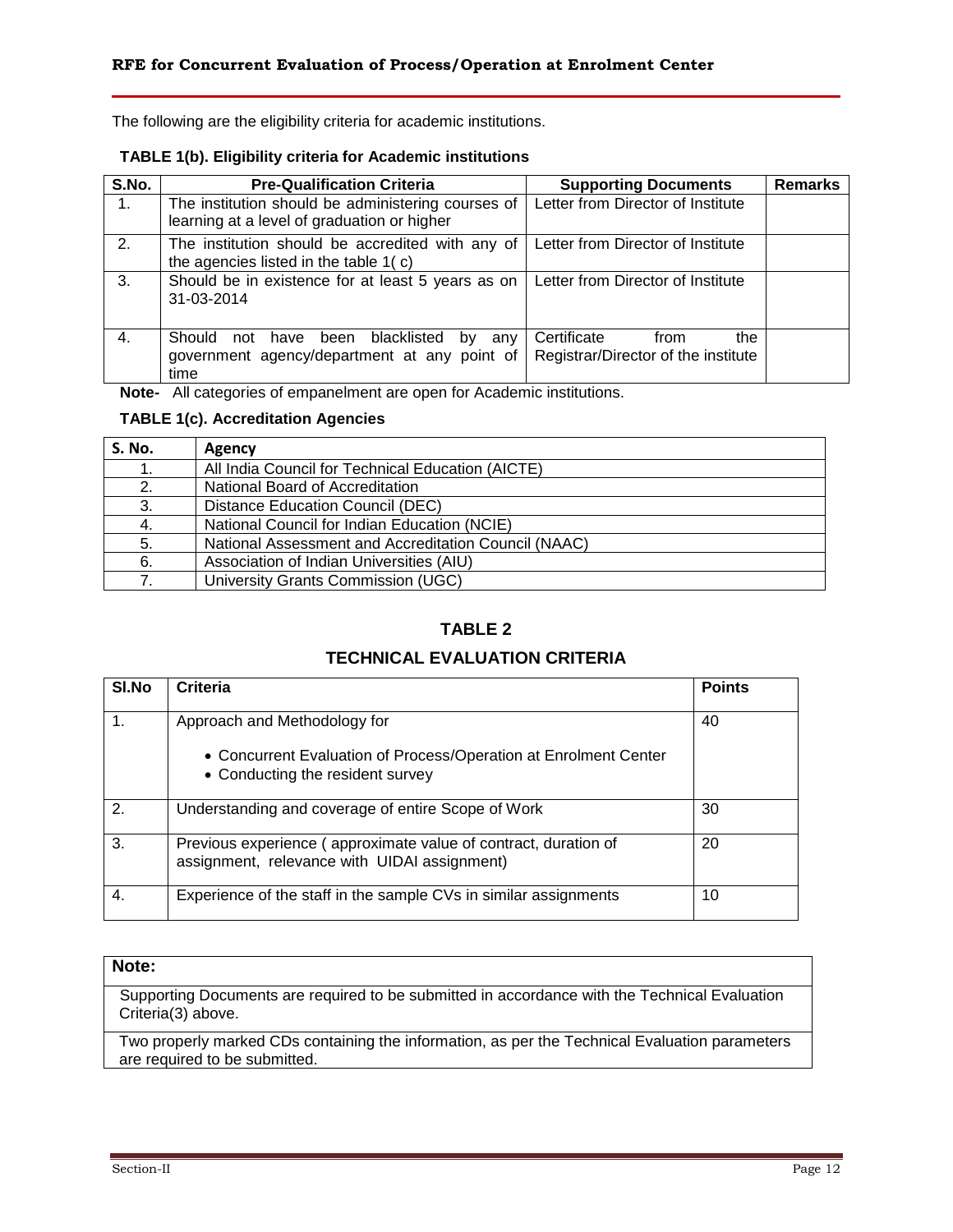# **PART-IV**: **SELECTION PROCESS:**

Proposals will be reviewed by a Committee of Officers (the "Committee") appointed by the tendering authority or its designated representative(s). The tendering authority, or such other authority designated by the tendering authority, as the case may be, is also referred to herein as the Committee of Officers (or "Committee"). The committee may be comprised of, or receive assistance from, several teams conducting parallel evaluations.

Evaluation of the bids will be done in two stages. Evaluations will be based on the proposals, and any additional information requested by the tendering authority. The following is the procedure for evaluation:

#### **Evaluation of pre-qualification bids**

- a. The documentation furnished by the bidder will be examined prima facie to see if they meet the prequalification criteria as specified above in Section II, Part III-Table 1(a)/1(b)-.of this RFE.
- b. The EC may ask bidder(s) for additional information undertake a visit to bidders site and/or arrange discussions with their professional, technical facilities to verify the claims made in bid documentation.
- c. Any proposal not complying with the requirements of the pre-qualification criteria will not be processed further.

#### **Evaluation of Technical bids**

The technical proposals of only those bidders, who qualify in the evaluation of the pre-qualification proposals, shall be opened. The evaluation of the technical bids is carried out in the following manner:

- a. The bidders' technical solutions proposed in the bid document will be evaluated as per the requirements specified in the RFE and adopting the evaluation criteria spelt out in Section II, Part III-Table 2 of this RFE.
- b. **Proposal Presentations** The committee may invite each bidder to make a presentation to the tendering authority at a date, time and location determined by the tendering authority. The purpose of such presentations would be to allow the bidders to present their proposed solutions to the Committee and the key points in their proposals.
- c. The Committee may seek oral clarifications from the bidders. The primary function of clarifications in the evaluation process is to clarify ambiguities and uncertainties arising out of the evaluation of the bid documents. Oral clarifications provide the opportunity for the committee to state its requirements clearly and for the bidder to more clearly state its proposal. The Committee may seek inputs from their professional, technical facilities in the evaluation process.
- d. Depending on the evaluation methodology mentioned in points a, b and c, each Technical Bid will be assigned a technical score out of a maximum of 100 points.
- e. The bidders, who score a Technical score of more than 70 marks, will qualify for empanelment.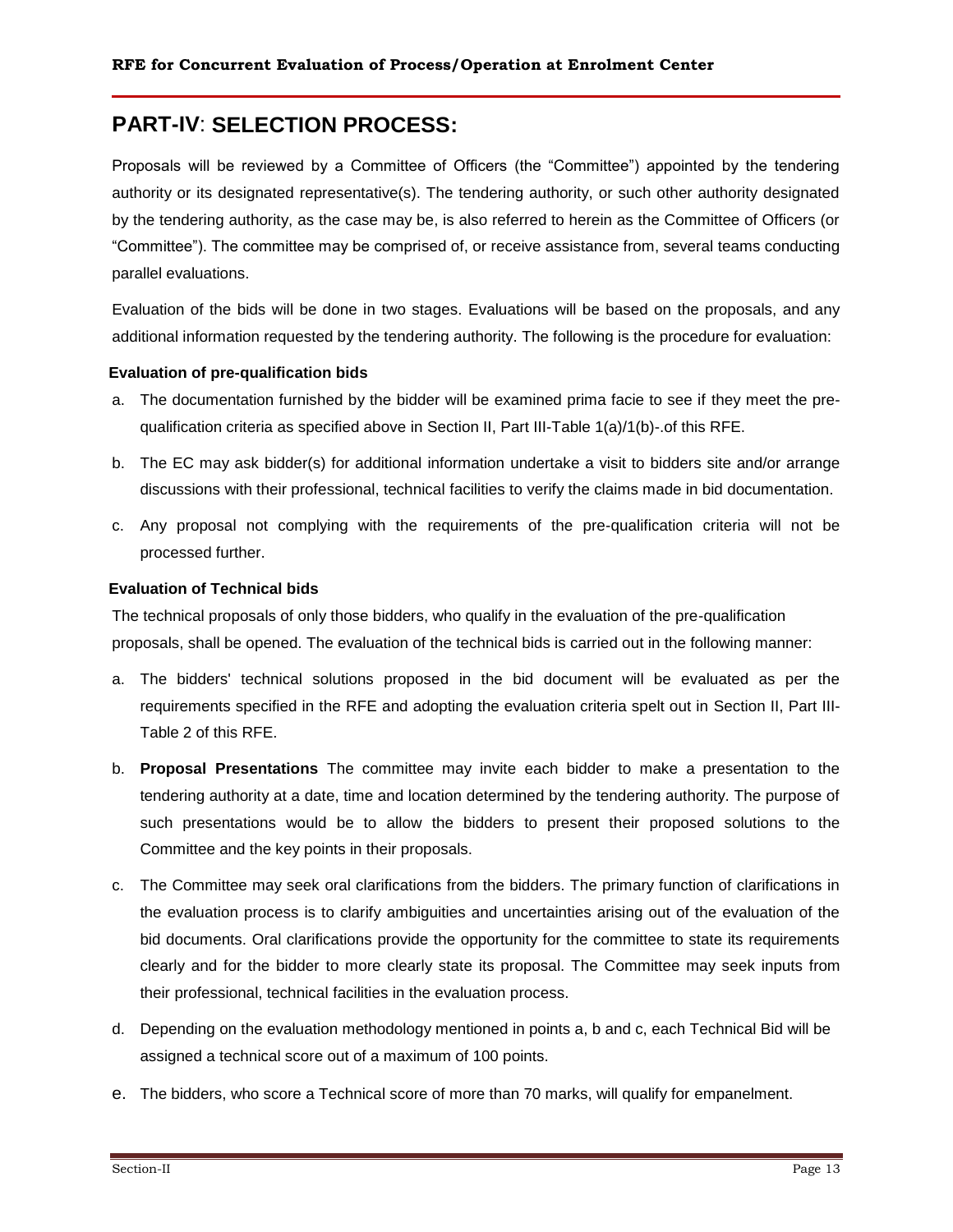# **PART-V**: **BID PREPARATION AND DOCUMENTS CHECKLIST:**

#### **CHECKLIST**

| S.No.            | Category                                 | <b>Detailed description</b>                                                                                                                                                                                                                                                                                                                                                                                                                | <b>Compliance</b> |
|------------------|------------------------------------------|--------------------------------------------------------------------------------------------------------------------------------------------------------------------------------------------------------------------------------------------------------------------------------------------------------------------------------------------------------------------------------------------------------------------------------------------|-------------------|
|                  |                                          |                                                                                                                                                                                                                                                                                                                                                                                                                                            | (Yes/No)          |
| 1.               | Pre-Qualification<br><b>Bid</b>          | One SEPARATE sealed envelope, clearly marked "PRE-<br><b>QUALIFICATION BID"</b> containing the following: -<br>List as per Table -1 of Part-III.<br>Supporting Documents as per<br>Table -1 of Part-III.                                                                                                                                                                                                                                   |                   |
|                  |                                          | Envelope containing the Tender fee<br>Envelope containing the EMD                                                                                                                                                                                                                                                                                                                                                                          |                   |
| 2.               | <b>Technical Bid</b>                     | One SEPARATE sealed envelope, clearly marked<br>"TECHNICAL BID" containing the following: -                                                                                                                                                                                                                                                                                                                                                |                   |
|                  |                                          | Supporting Documents, properly indexed and tagged, as<br>per Table-2 of Part-III.<br>Two properly marked CDs containing the information, as<br>per the Technical Evaluation parameters.                                                                                                                                                                                                                                                    |                   |
| 3.               | ORIGINAL and<br><b>COPY</b><br>envelopes | All of the envelopes specified in line items 1 and 2 needs<br>to be placed in one larger sealed envelope. Two such<br>large envelopes each containing line items 1 and 2 needs<br>to be prepared. One marked as "ORIGINAL - Bid for RFE<br>for Concurrent Evaluation of Process/Operation at<br>Enrolment Centers" and other marked as "COPY - Bid<br>Empanelment for Concurrent Evaluation of<br>Process/Operation at Enrolment Centers". |                   |
| $\overline{4}$ . | One Single<br>Envelope                   | The two envelopes as specified in line item 3 need to be<br>put into one larger sealed envelope and marked as "Bid"<br>for RFE for Concurrent Evaluation of Process/Operation<br>at Enrolment Centers".<br>This envelope shall also contain the fee for Bid.<br>This is the final form of the tender document that will be<br>submitted at the address specified in Section-I.                                                             |                   |

**Note:** *It is desired from the bidders that all the envelopes are properly marked and sealed as indicated above and also indicate the name of the bidder firm.* 

*All the documents must be properly tagged and indexed.*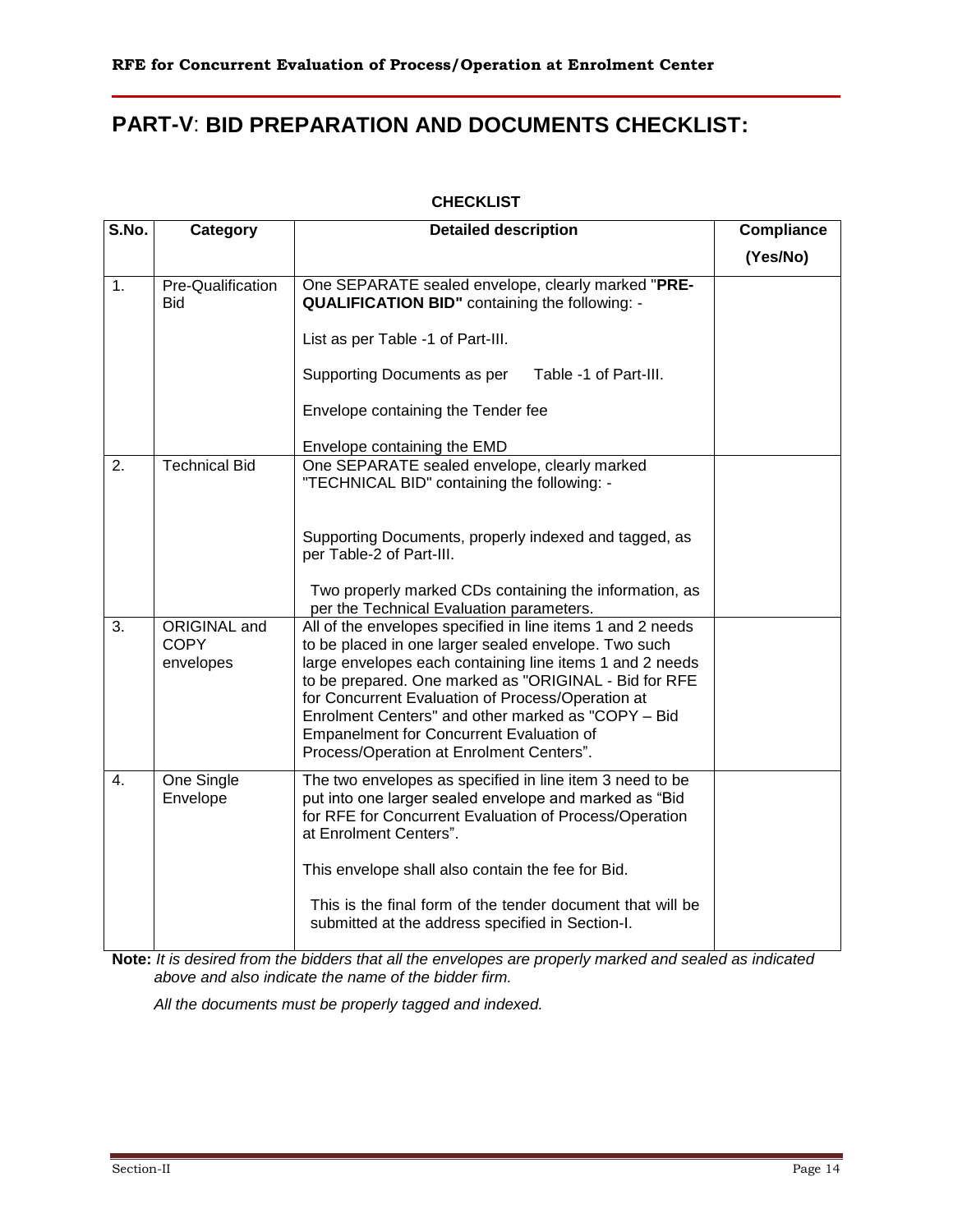### **SECTION-III: SCHEME FOR EMPANELMENT**

#### **3.1. Introduction**

As explained in Section I, the Registrars of UIDAI undertake the enrolment of residents for generation of Aadhaar using the services of various enrolling agencies. The Enrolling Agency (EA) is responsible for procuring biometric devices as per UIDAI specifications, setting up of enrolment centers and enrolment stations as per UID guidelines, hiring and training of manpower, deployment of certified enrolment operators for performing enrolment activities, conduct enrolment operations as per UIDAI standards and guidelines, data storage and data transfer as per guidelines and providing electronic MIS reports as per UIDAI requirements. The Registrar oversees the work of the EA, and ensure that all the guidelines and processes are followed as laid down by UIDAI. The scope of work for the Registrar and EA is provided in detail in "**Roles and Responsibilities** published on the website <http://www.uidai.gov.in/registrar-enrolments.html> .

The EAs are responsible for setting up enrolment centers for enrolment of the residents in the geographical region allocated to them by the Registrar. The Registrar approves the details of the enrolment centers and the duration of the activities of the centers, the details of which are place on UIDAI websites.

#### **3.2. Overview of Work**

UIDAI may seek the services of the empanelled agencies for providing the following services:

- a. Concurrent Evaluation of Process/Operation at Enrolment Centers ( both Permanent Enrolment Center or temporary), and /or
- b. Evaluation of Registrar/EAs on their compliance of SLAs
- c. Survey of the residents related to the Aadhaar processes

UIDAI/ Registrar/ RO shall seek the services of the Agency/Agencies to evaluate the performance at the enrolment center based on a trigger (i.e. on an "as and when required" basis) or at intervals specified by UIDAI/ Registrar/ RO. The selection of the empanelled Agencies shall depend upon the local presence, equal opportunity, reach of the agencies for each work and the preference given by them at the time of application.

The selected agency shall conduct a comprehensive evaluation of enrolment operations and check Registrar/EA"s adherence to standard processes and guidelines specified by UIDAI, which includes but is not limited to ,

#### **1. Process evaluation**

- i. Pre- enrolment activities
- ii. Verification of documents( Proof of Identity/Proof of Address)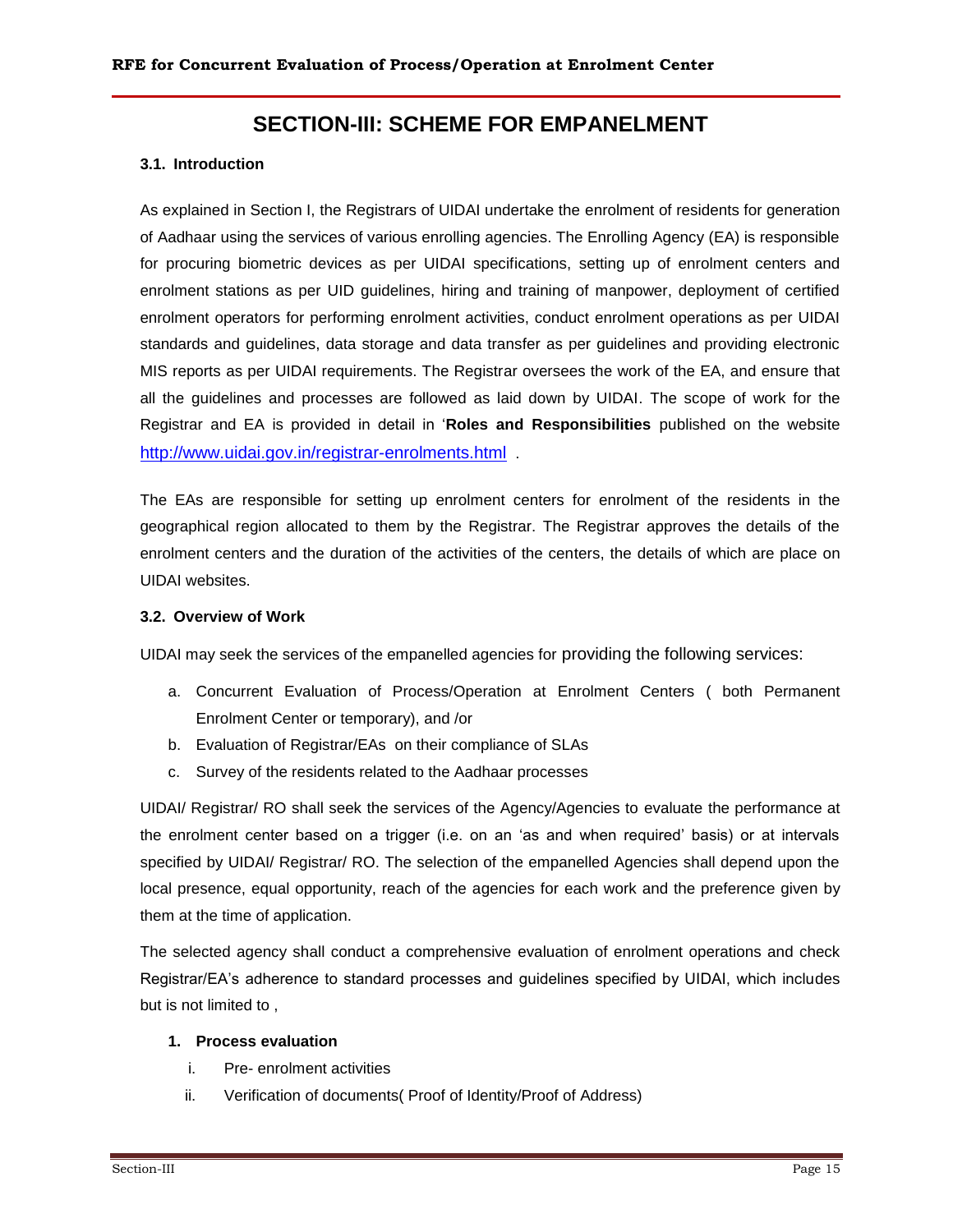- iii. Collection of demographic data
- iv. Issue of acknowledgement slip
- v. Exception handling and sign off from supervisor
- vi. MIS reporting in electronic format to UIDAI/Registrar
- vii. Biometric and other device handling and maintenance
- viii. Data Backup procedures
- ix. Document management and transfer to the document management agency as per guidelines
- x. IEC material handling and display
- xi. Data storage and Data transfer to UIDAI/Registrar

#### **2. Facilities evaluation**

- i. Resident facilitation
- ii. Facilities at the enrolment center, (photocopy, arrangement for disabled/elderly)

#### **3. Personnel**

- i. Operator/supervisor ratio
- ii. Presence of verifiers
- iii. Knowledge of the operator/supervisor about UIDAI processes for enrolment
- iv. Quality of interaction with the residents ( explanation of processes, politeness, & other soft skills)

#### **4. Information Security**

UIDAI has issued Information security guidelines and the Registrar/EAs are required to follow the guidelines. The Concurrent Evaluation Agency (CEA) is expected to review the processes followed by Registrar/EAs is respect of these guidelines.

The CEA shall discuss and finalize the evaluation checklist, evaluation plan and evaluation processes in consultation with UIDAI before commencing the evaluation activities. The evaluation shall cover the adherence to UIDAI specified enrolment processes and operations, people deployed for carrying out enrolment functions and the infrastructure deployed for setting up the enrolment center and enrolment station. The CEA shall decide on the exact enrolment centers to be evaluation in association with UIDAI/ Registrar/ RO. The field visits are expected to be completed within seven(7) working days and the evaluation report is expected to be delivered within four(4) weeks from the commencement of the evaluation activities.

UIDAI may also seek from the selected agency a summary report for of the EA across the registrar/states or a summary report on the specific registrar across the various EAs.

Currently UIDAI has a Performance Monitoring Scheme for making an on-field assessment of the EAs by the Performance Monitors deployed by it. The bidders may review this checklist to have a general idea of the assessment to be carried in the field.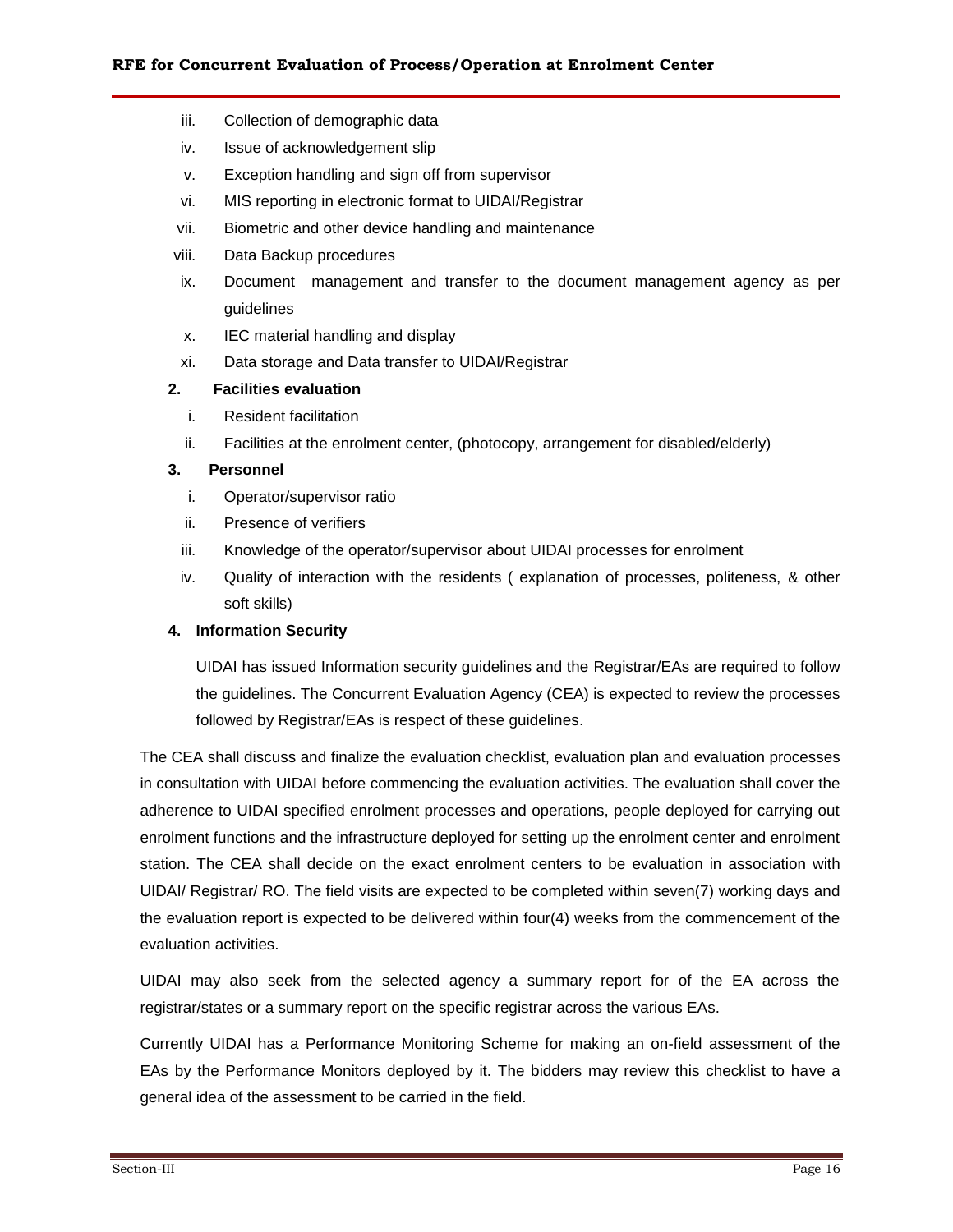The detailed scope of work for each assignment shall be discussed in accordance with the respective RO/Registrar.

The evaluation of such centers shall be concurrent activity with enrolments and is expected that 2-5% of the active enrolment centers shall be covered during the evaluation.

The CEA may be asked to submit a summary analysis report for all the survey done by them under various different assignments across time/region/registrar to UIDAI HO at quarterly/halfyearly/annually.

**Evaluation Team:** The evaluation team is expected to comprise of 2/3 personnel. At least one member of the evaluation team visiting the Enrolment centers must have the certification for enrolment operator/supervisor.

#### **Survey**

UIDAI has always sought the feedback from various stakeholders to improve the systems and processes. The resident is an important stakeholder in the process. UIDAI plans to use the services of the CEA to conduct a survey of the residents. The work involved in this would be

- Design of the methodology of survey ( the survey may be administrated either through telephone or actual filed survey at enrolment centers- This may be specified in the scope of work at the time of actual selection)
- Design and administration the questionnaire to the sampled population
- Compilation of the survey result
- Analysis of the survey response.

#### **3.3. Coverage of Work**

UIDAI has assigned Aadhaar to over 60 crore residents. Government has given the mandate of enrolling a further 34 crore residents to UIDAI recently. Thus large number of enrolments are expected to take place through temporary enrolment centers set up at various locations across the country in the next 18 months or so, especially in the states of Uttar Pradesh, Bihar, Chhattisgarh and Uttrakhand.

UIDAI also plans to setup permanent enrolment center in co-ordination with its registrars across various states. Some of the state where Permanent Centers are already established are Andhra Pradesh, Haryana, Karnataka, Kerala, Maharashtra, Punjab, Puducherry and Rajasthan.

More than 20,000 temporary enrolment centers and more than 5000 permanent enrolment centres are expected to be setup in various states in the coming days.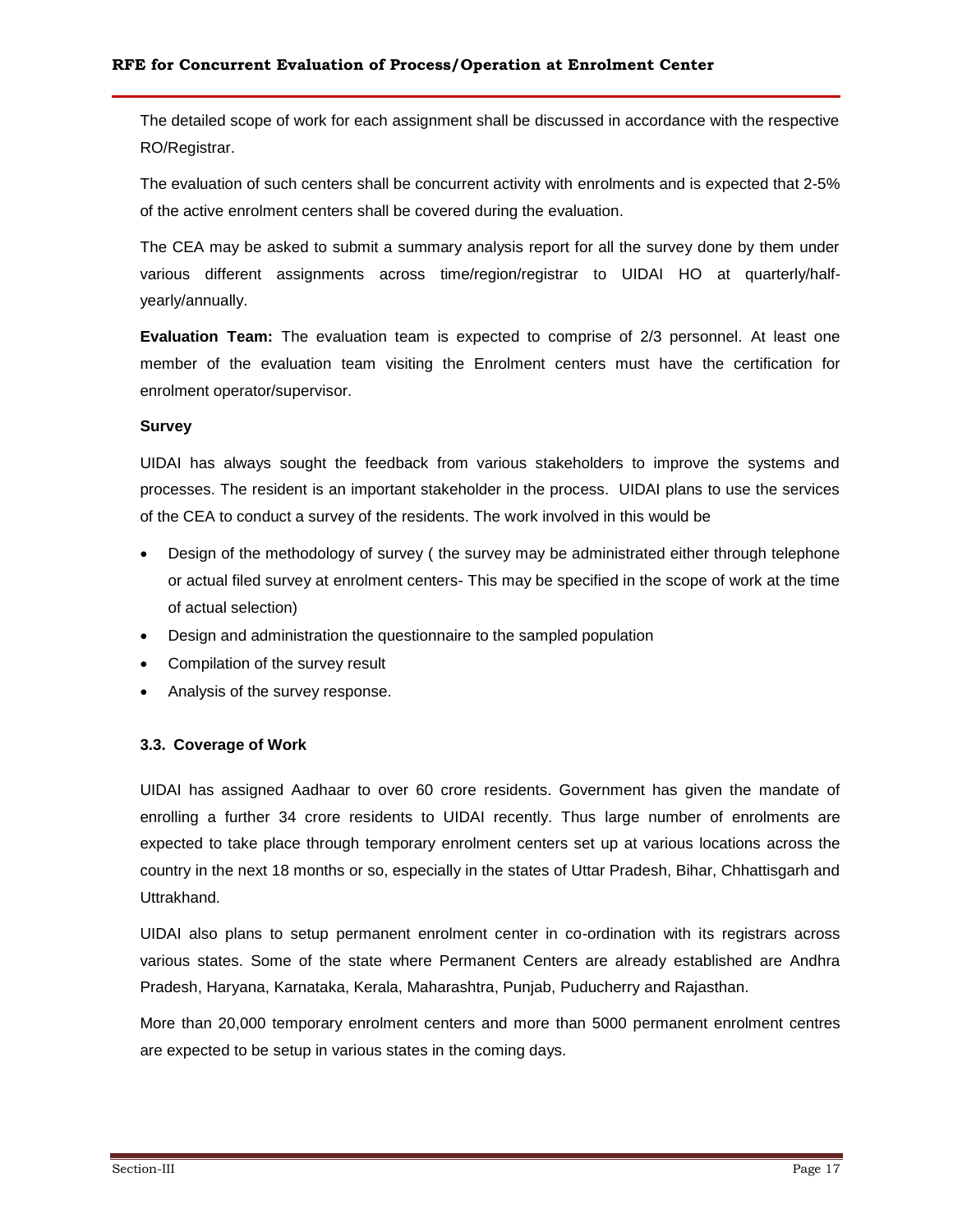The CEA is expected to conduct evaluation exercises and resident survey across all such temporary/permanent enrolment centers.

#### **3.4. Award of work under the Scheme**

The Empanelment Scheme for CEA shall be available on a continuing basis, with periodic intervals defined by UIDAI, during which the scheme will be open for updates and modifications to the empanelment status and invitations for fresh empanelment applications from prospective agencies.

The agencies shall be empanelled in the following categories

C1- Agencies, which have shown interest to work only in particular state/UT

C2- Agencies, which shall work in all/any state/UT within the jurisdiction of a particular RO of UIDAI

C3- Agencies, which have Pan-India operations and can undertake work in any of the state/UT in the country

The bidders shall be empanelled for a particular category after the evaluation, based on the interest shown by them in the application form. The empanelment of a bidder for a particular category, state and regional shall be done on the basis of demonstrated work in that state and/or financial capability of the agency to undertake activities in the preferred category. It may be noted that empanelment for a particular category does not in any way guarantee the allocation of work either in part or in whole.

Upon completion of the RFE process, UIDAI will empanel all the eligible and CEA including the state preference. This list shall be available to all the Registrars of UIDAI, apart from the RO of UIDAI.

The respective RO/Registrar may seek the services of the CEA for the work in the state by the issuance of a limited RFP amongst the CEA detailing the scope of work.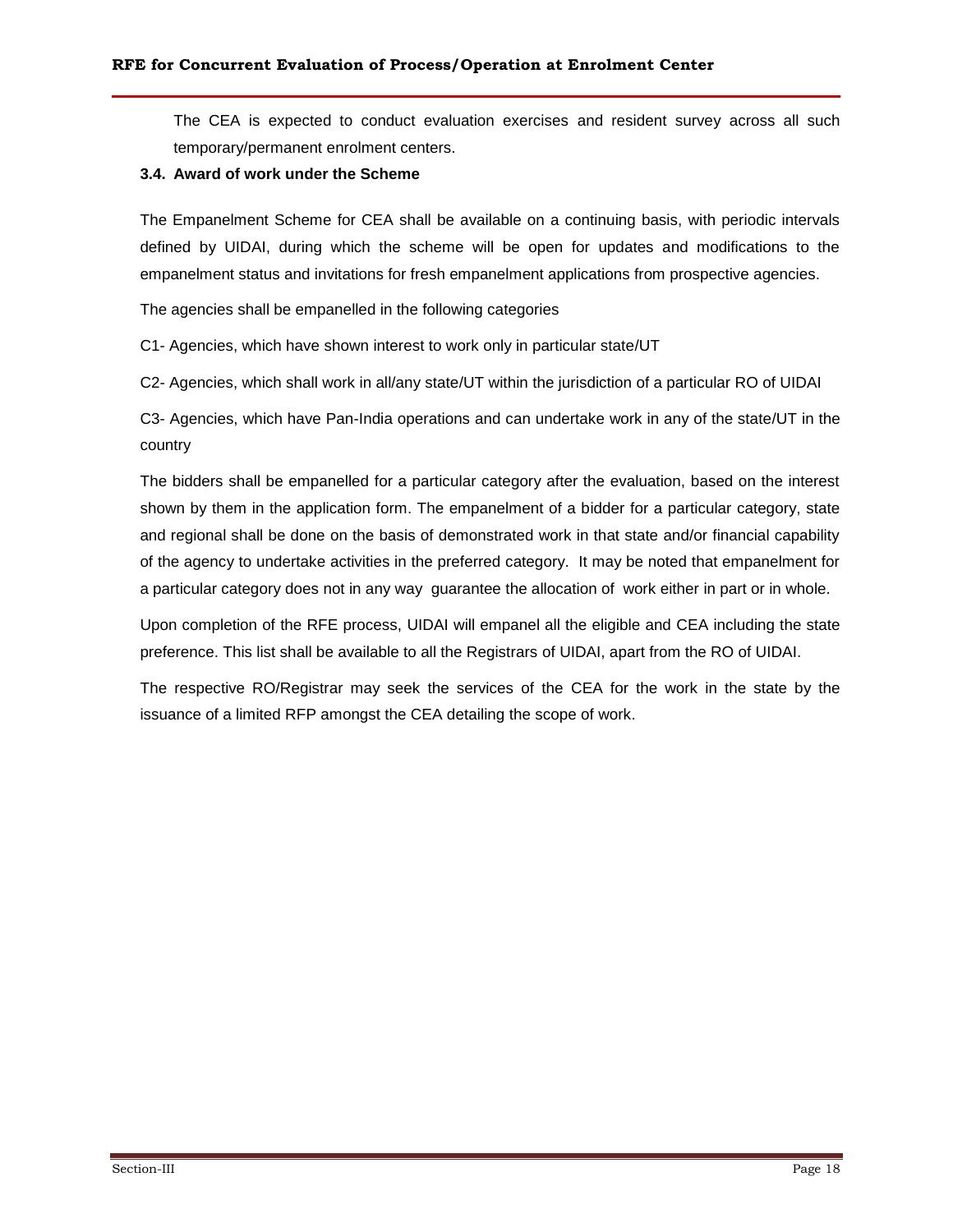# **SECTION-IV**

# **ANNEXURES AND APPENDICES**

### **ANNEXURES:**

- I. Forms for Bidding
- II. Proforma for submitting written queries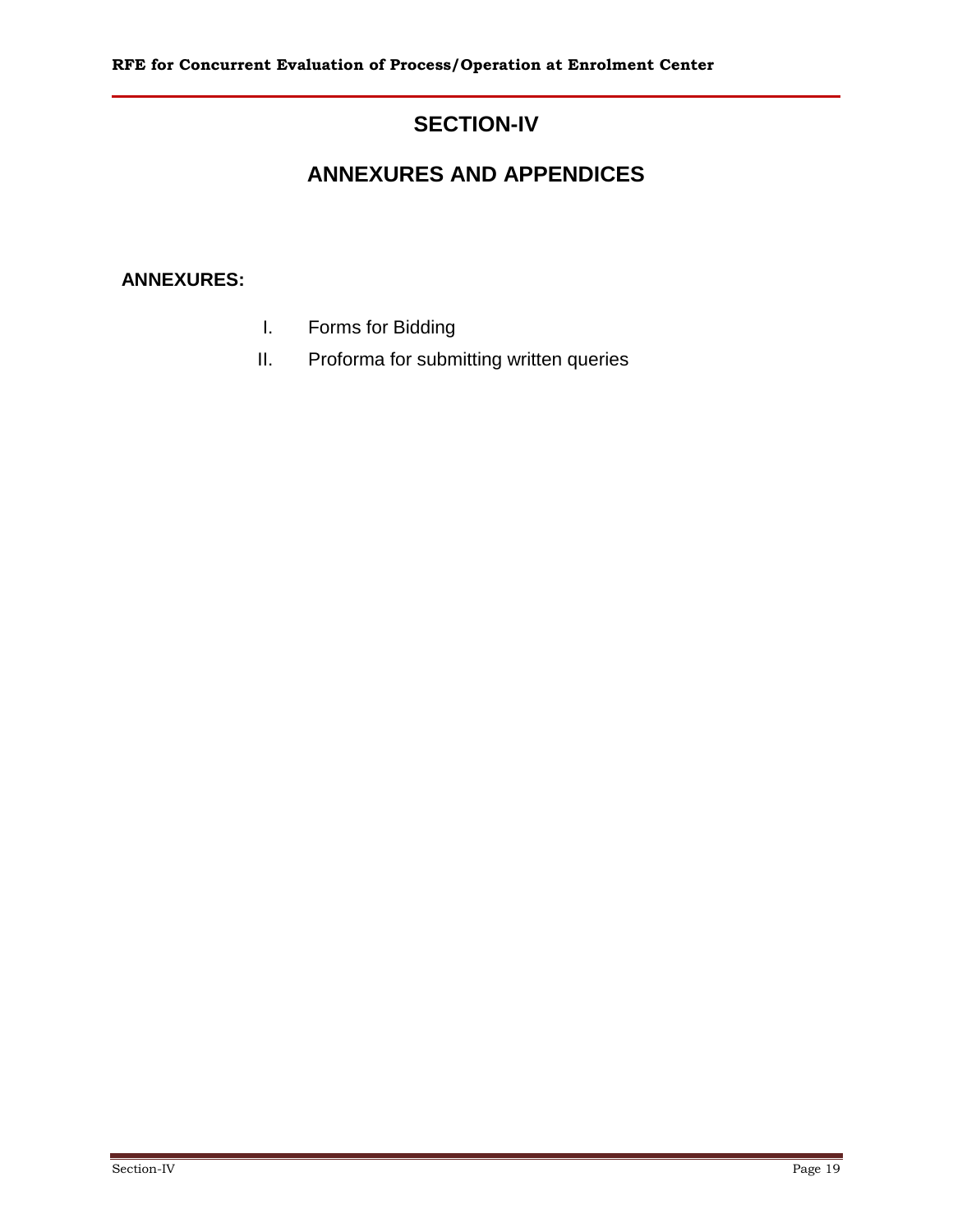## **ANNEXURE I**

| Form No. | <b>Description</b>                                                |
|----------|-------------------------------------------------------------------|
| 1        | <b>Application for Empanelment</b>                                |
| 2        | Prequalification bid format- General information about the bidder |
| 3        | Past experience in similar projects                               |
| 4        | <b>Technical Proposal Cover Letter</b>                            |
| 5        | Resume of Key Members                                             |
| 6        | Format for Statement of Deviation(s) from Scheduled Requirements  |
| 7        | Acceptance of Terms and Condition of the RFE                      |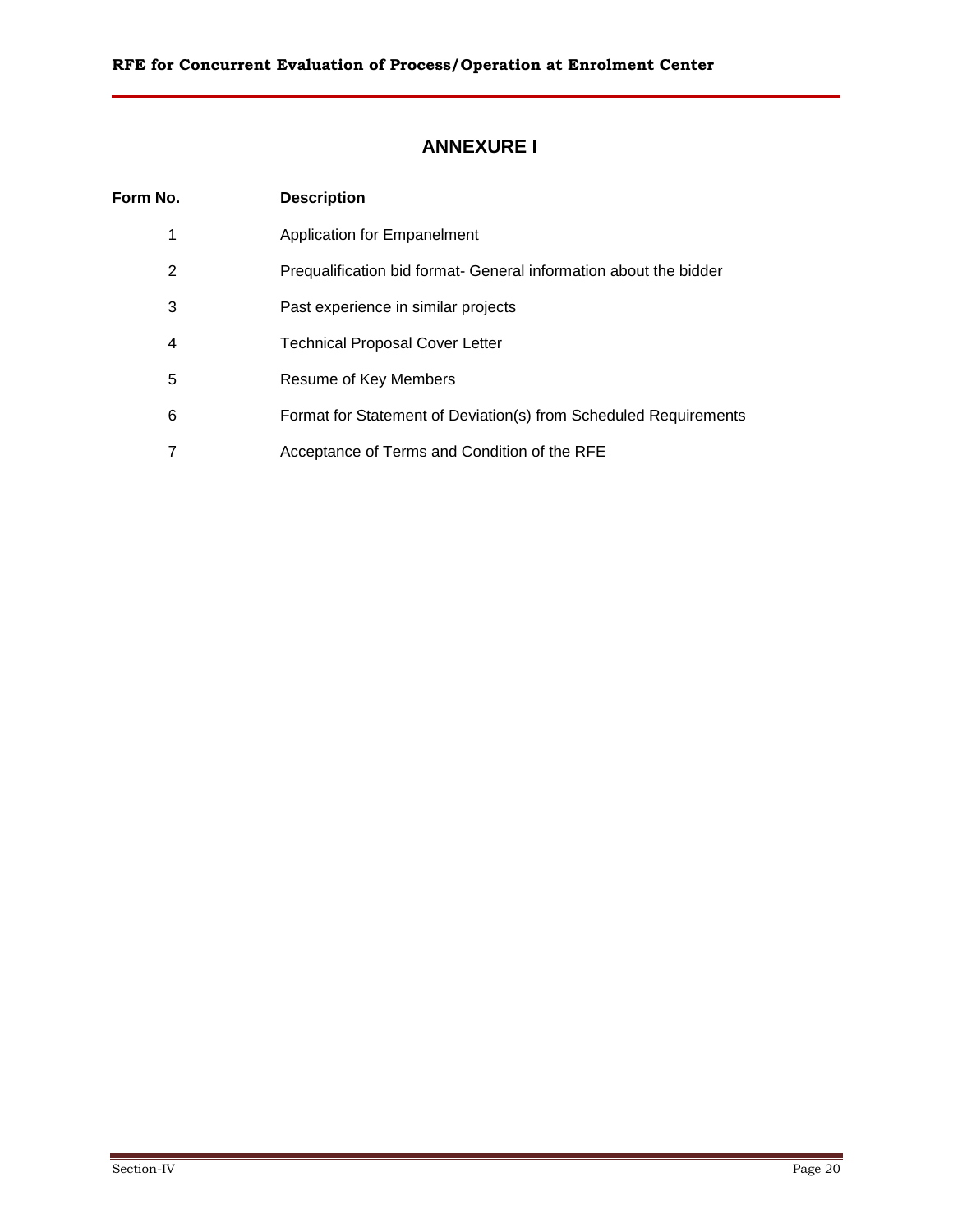#### **Form 1: Application for Empanelment**

| S.  | <b>Particular</b>                                             | <b>Details</b> |
|-----|---------------------------------------------------------------|----------------|
| No. |                                                               |                |
| 1.  | Name of the Organization                                      |                |
| 2.  | (Company/<br>Organization<br>Academic<br>Type<br>Institution) |                |
| 3.  | Category Applied for - C1/C2/C3                               |                |
| 4.  | State/UT if application under C1                              |                |
| 5.  | Regional Office if application under C2 category              |                |
| 6.  | Applying for North-eastern states (Y/N)                       |                |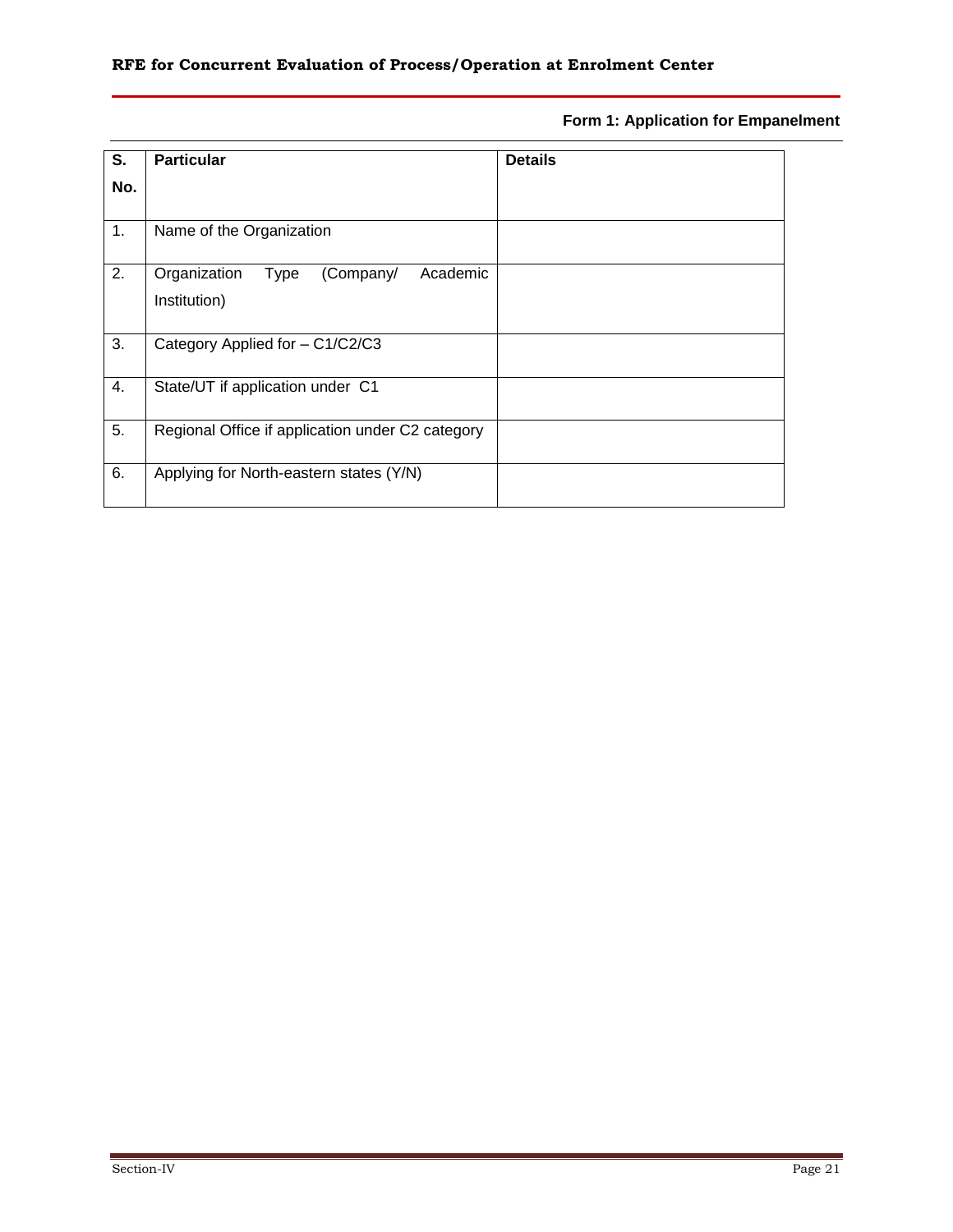**Form 2: Pre-qualification Proposal**

| Ī.                        | <b>General Information</b>          |                                |         |  |
|---------------------------|-------------------------------------|--------------------------------|---------|--|
| $\overline{\mathsf{s}}$ . | <b>Particulars</b>                  | <b>Details to be Furnished</b> |         |  |
| No.                       |                                     |                                |         |  |
| $\overline{\phantom{a}}$  | <b>Details of the Prime Bidder</b>  |                                |         |  |
|                           |                                     |                                |         |  |
|                           | Name                                |                                |         |  |
|                           | <b>Address</b>                      |                                |         |  |
|                           | Telephone                           |                                | Fax     |  |
|                           | E-mail                              |                                | Website |  |
|                           | <b>Details of Authorized person</b> |                                |         |  |
|                           | Name                                |                                |         |  |
|                           | Address                             |                                |         |  |
|                           | Telephone                           |                                | Email   |  |
|                           | <b>Details of Authorized person</b> |                                |         |  |
|                           | Name                                |                                |         |  |
|                           | Address                             |                                |         |  |
|                           | Telephone                           |                                | Email   |  |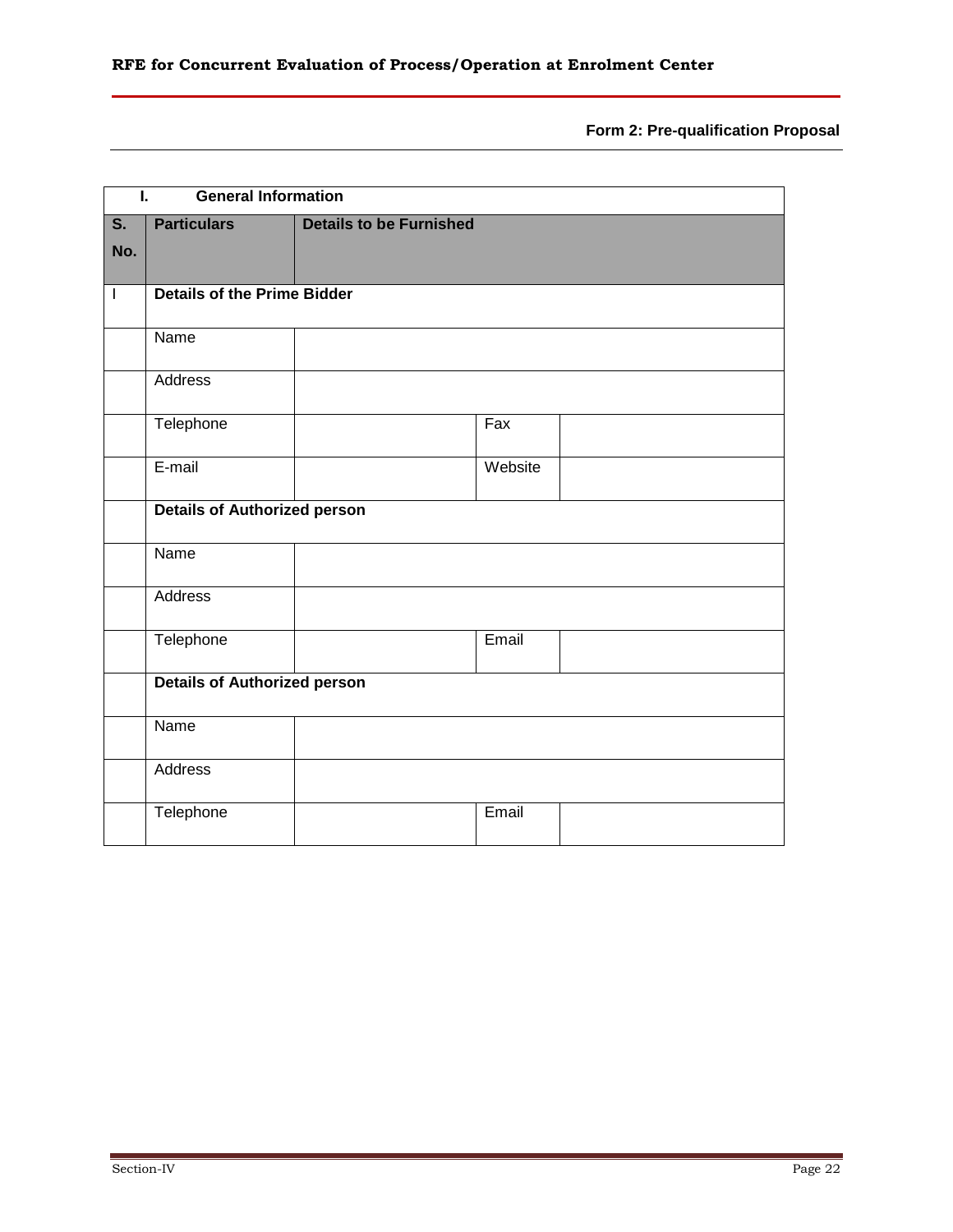# (use as applicable)

|               | Il Information about the Company                   |                                                                                                               |             |                                        |                           |                                               |            |
|---------------|----------------------------------------------------|---------------------------------------------------------------------------------------------------------------|-------------|----------------------------------------|---------------------------|-----------------------------------------------|------------|
| <b>S. No.</b> | <b>Name of Bidder</b>                              | Status of<br>(Public Ltd./Pvt. Ltd.)                                                                          | the company | Details of Incorporation of<br>Company |                           | Details of Commencement of<br><b>Business</b> |            |
|               |                                                    |                                                                                                               |             | <b>Date</b>                            | ROC Ref. #                | <b>Date</b>                                   | ROC Ref. # |
|               |                                                    |                                                                                                               |             |                                        |                           |                                               |            |
|               | III Financial Details as per Audited Balance Sheet |                                                                                                               |             |                                        |                           |                                               |            |
| <b>S. No.</b> | <b>Name of Bidder</b>                              | <b>Net Worth of</b><br><b>Turnover of the Company</b><br>Company as on 31 <sup>st</sup><br><b>March, 2014</b> |             |                                        |                           |                                               |            |
|               |                                                    | FY 2011-12                                                                                                    | FY 2012-13  | FY 2013-14                             | Average of last three FYs |                                               |            |
|               |                                                    |                                                                                                               |             |                                        |                           |                                               |            |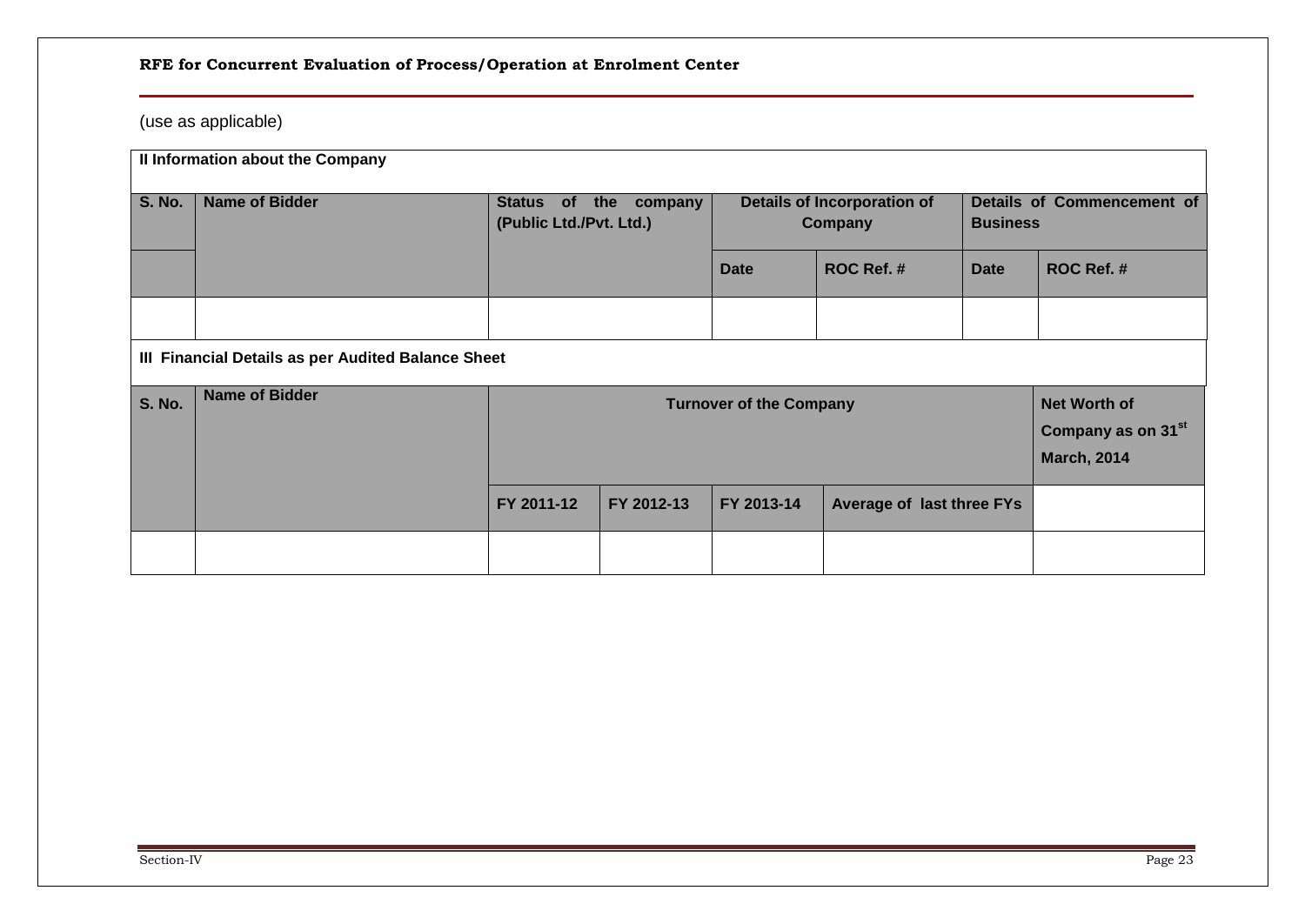| Il Information about the Academic Institutions |                       |                                  |                                 |                            |  |
|------------------------------------------------|-----------------------|----------------------------------|---------------------------------|----------------------------|--|
| <b>S. No.</b>                                  | <b>Name of Bidder</b> | <b>Status of the Institution</b> | Details of start of institution |                            |  |
|                                                |                       |                                  | Date                            | <b>Supporting doc ref:</b> |  |
|                                                |                       |                                  |                                 |                            |  |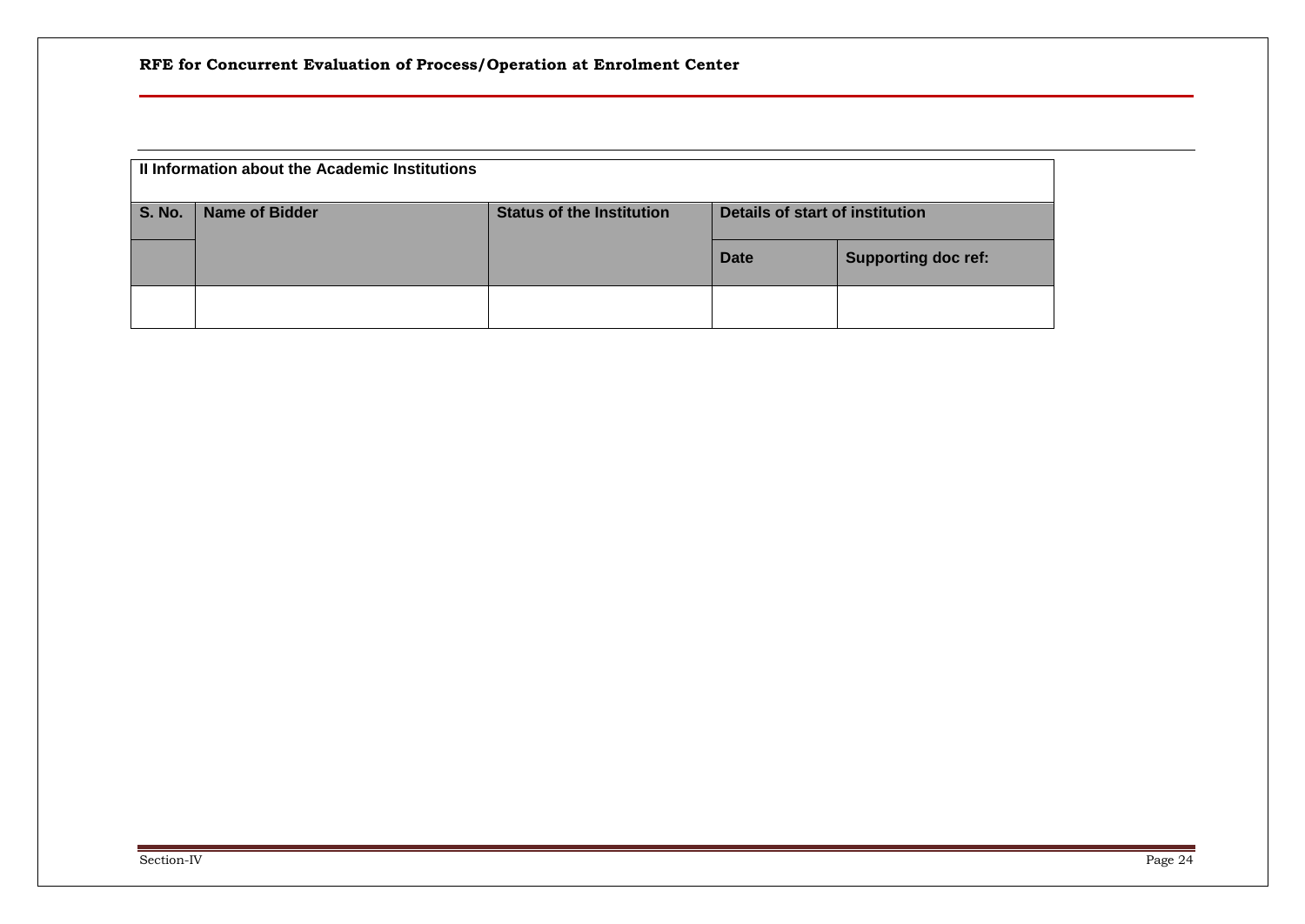### **Form 3 - Past Experience in similar projects**

| S. No                  | <b>Item</b>                                                                                                                 | <b>Details</b> |  |  |  |
|------------------------|-----------------------------------------------------------------------------------------------------------------------------|----------------|--|--|--|
|                        | <b>General Information</b>                                                                                                  |                |  |  |  |
|                        | <b>Customer Name/Government Department</b>                                                                                  |                |  |  |  |
|                        | Name of the Contact Person and Contact details<br>for the project                                                           |                |  |  |  |
| <b>Project Details</b> |                                                                                                                             |                |  |  |  |
|                        | Name of the project                                                                                                         |                |  |  |  |
|                        | <b>Start Date/End Date</b>                                                                                                  |                |  |  |  |
|                        | Current Status (work in progress, completed <sup>1</sup> )                                                                  |                |  |  |  |
|                        | <b>Contract Tenure</b>                                                                                                      |                |  |  |  |
|                        | No. of locations                                                                                                            |                |  |  |  |
|                        | Man-month effort involved                                                                                                   |                |  |  |  |
|                        | Brief description of scope of project:                                                                                      |                |  |  |  |
|                        | Size of the project                                                                                                         |                |  |  |  |
|                        | Order Value of the project (in lakhs)                                                                                       |                |  |  |  |
|                        | Total cost of the services provided (by the Bidder)                                                                         |                |  |  |  |
|                        | Please provide copies of Work Order or Certificate of Completion for completed projects from<br><b>Authorized officials</b> |                |  |  |  |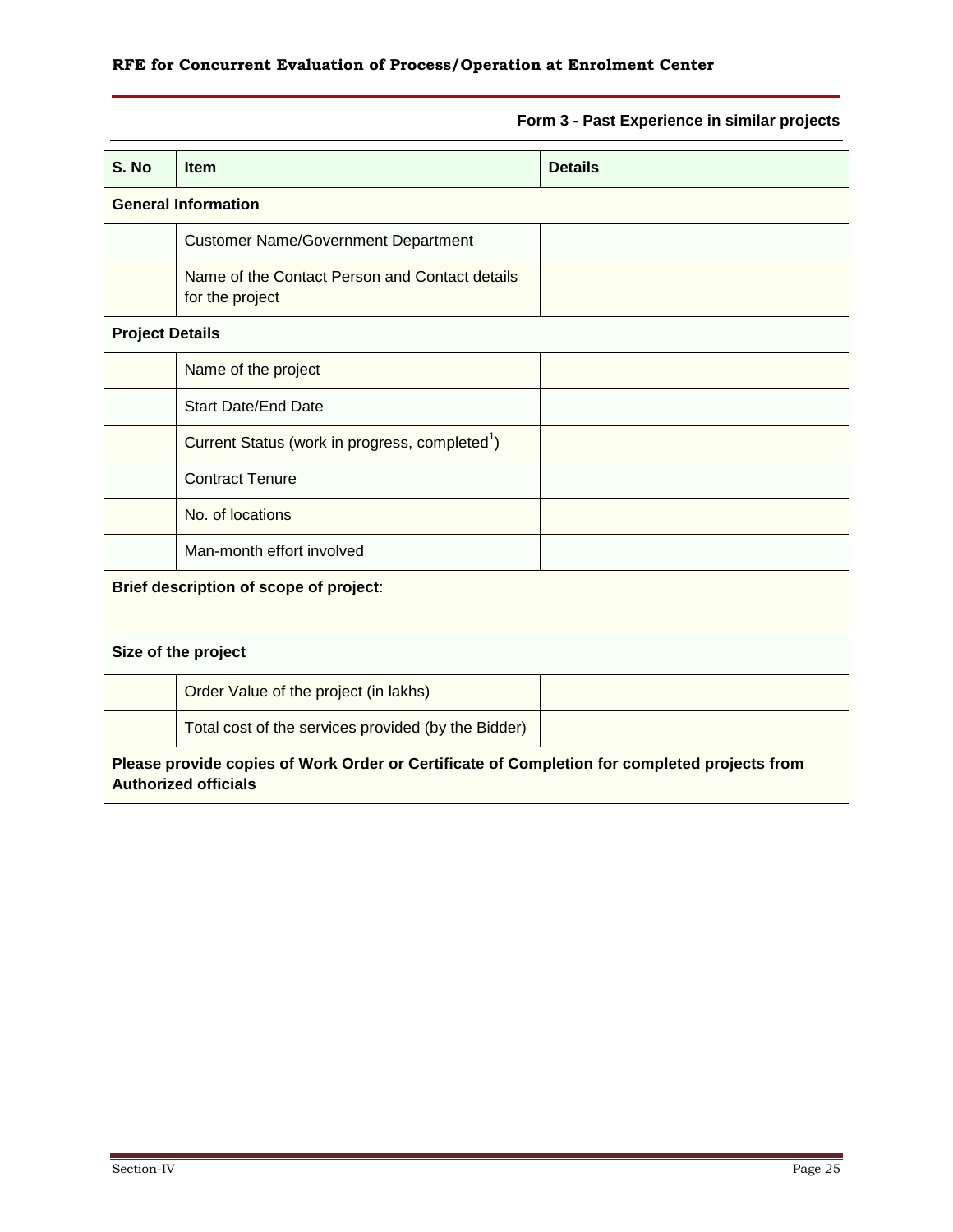#### **Form 4: Technical Proposal Cover Letter**

[Date] Direct General, UIDAI,

Dear Sir,

#### **Ref: RFE for Concurrent Evaluation of Process/Operation at Enrolment Center**

Having examined the tender document, the receipt of which is hereby duly acknowledged, we, the undersigned, offer to provide the Professional services as required and outlined in the RFE for Concurrent Evaluation of Process/Operation at Enrolment Center to meet such requirements and provide such services as required are set out in the tender document.

We attach hereto the tender technical response as required by the tender document, which constitutes our proposal.

We undertake, if our proposal is accepted, to adhere to the conditions of empanelment

If our proposal is accepted, we will obtain a performance bank guarantee in the format given in the tender document issued by a PSU bank in India, acceptable to UIDAI, for a sum equivalent to Rupees Five Lakhs for the due performance of the contract.

We agree for unconditional acceptance of all the terms and conditions set out in the tender document and also agree to abide by this tender response for a period of SIX MONTHS from the date fixed for tender opening and it shall remain binding upon us with full force and virtue, until within this period a formal contract is prepared and executed, this tender response, together with your written acceptance thereof in your notification of award, shall constitute a binding contract between us and UIDAI.

We confirm that the information contained in this proposal or any part thereof, including its exhibits, schedules, and other documents and instruments delivered or to be delivered to UIDAI is true, accurate, and complete. This proposal includes all information necessary to ensure that the statements therein do not in whole or in part mislead UIDAI as to any material fact."

We agree that you are not bound to accept the lowest or any tender response you may receive. We also agree that you reserve the right in absolute sense to reject all or any of the products/ service specified in the tender response without assigning any reason whatsoever.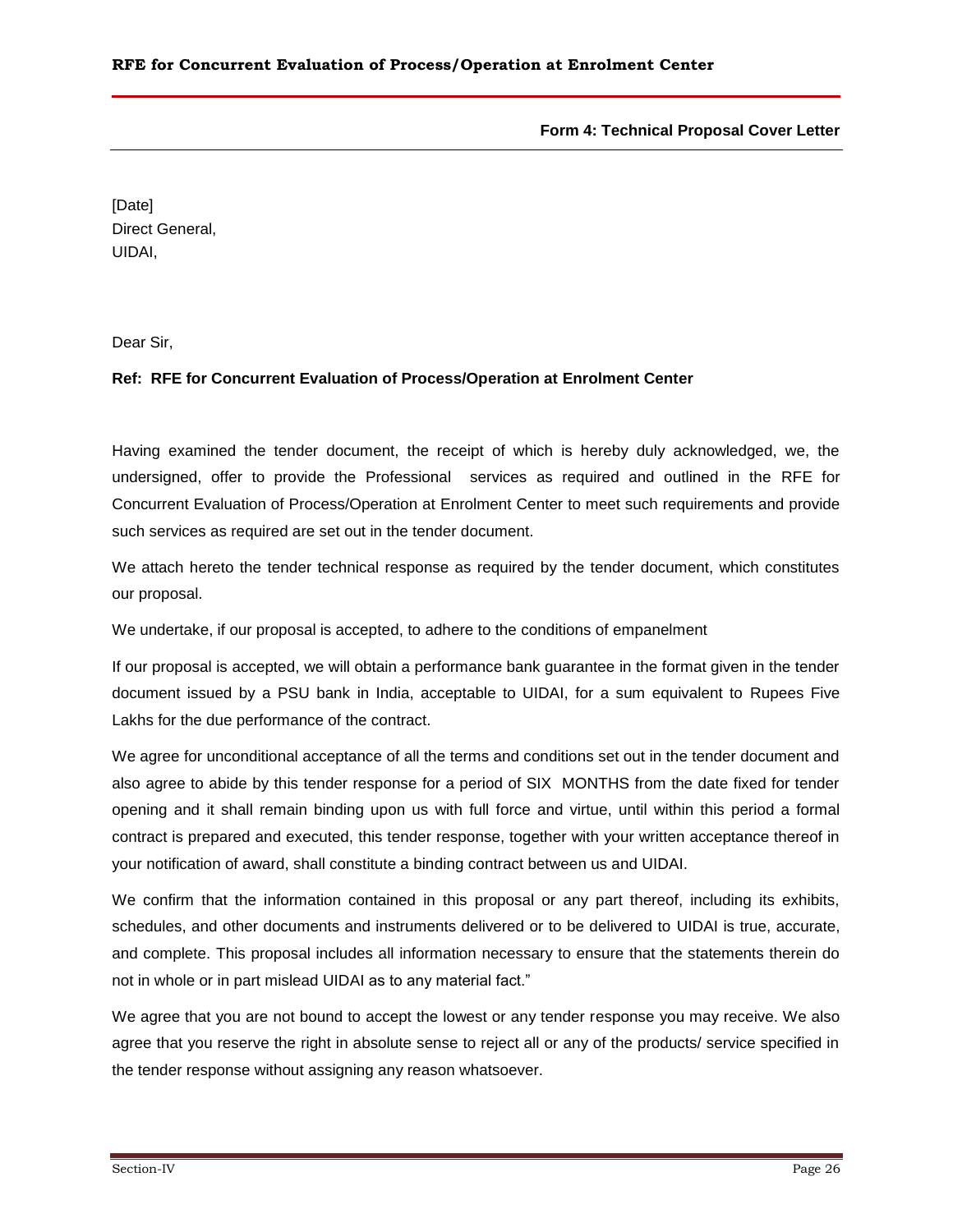It is hereby confirmed that I/We are entitled to act on behalf of our corporation/company/ firm/organization and empowered to sign this document as well as such other documents, which may be required in this connection.

Dated this **Day of** 2014

(Signature) (In the capacity of)

Duly authorized to sign the Tender Response for and on behalf of:

(Name and Address of Company) Seal/Stamp of bidder

Witness Signature:

Witness Name:

Witness Address:

#### **CERTIFICATE AS TO AUTHORISED SIGNATORIES**

|                                                 | the | and | that |
|-------------------------------------------------|-----|-----|------|
|                                                 |     |     |      |
| corporation by authority of its governing body. |     |     |      |

Date

(Seal here)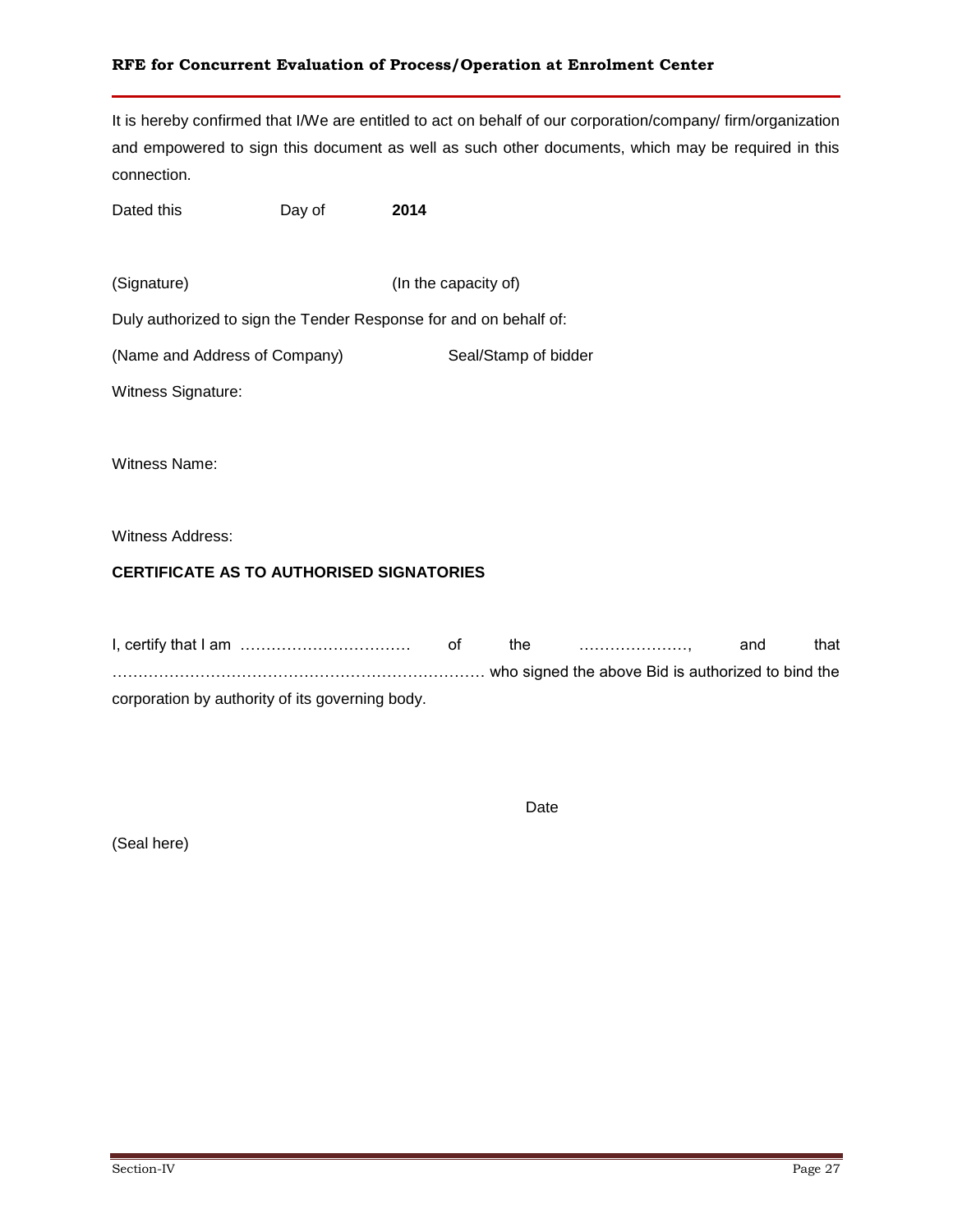**Form 5: Resume of Key Members**

| S.<br><b>No</b> | <b>Item</b>                                                                  | <b>Details</b> | <b>Attachment</b><br><b>Reference for</b><br>additional<br><b>information</b> |
|-----------------|------------------------------------------------------------------------------|----------------|-------------------------------------------------------------------------------|
| 1               | Name                                                                         |                |                                                                               |
| $\overline{2}$  | Specify role to be played in the project &<br>whether 'prime' or 'alternate' |                |                                                                               |
| 3               | Current job title                                                            |                |                                                                               |
| 4               | Experience in yrs.                                                           |                |                                                                               |
| 5               | Number of years with the Organization                                        |                |                                                                               |
| 6               | Current job responsibilities                                                 |                |                                                                               |
| $\overline{7}$  | Summary of professional / domain experience                                  |                |                                                                               |
| 8               | Skill sets                                                                   |                |                                                                               |
| 9               | Highlights of assignments handled                                            |                |                                                                               |
| 10              | Educational<br>Background,<br>Training<br>Certification                      |                |                                                                               |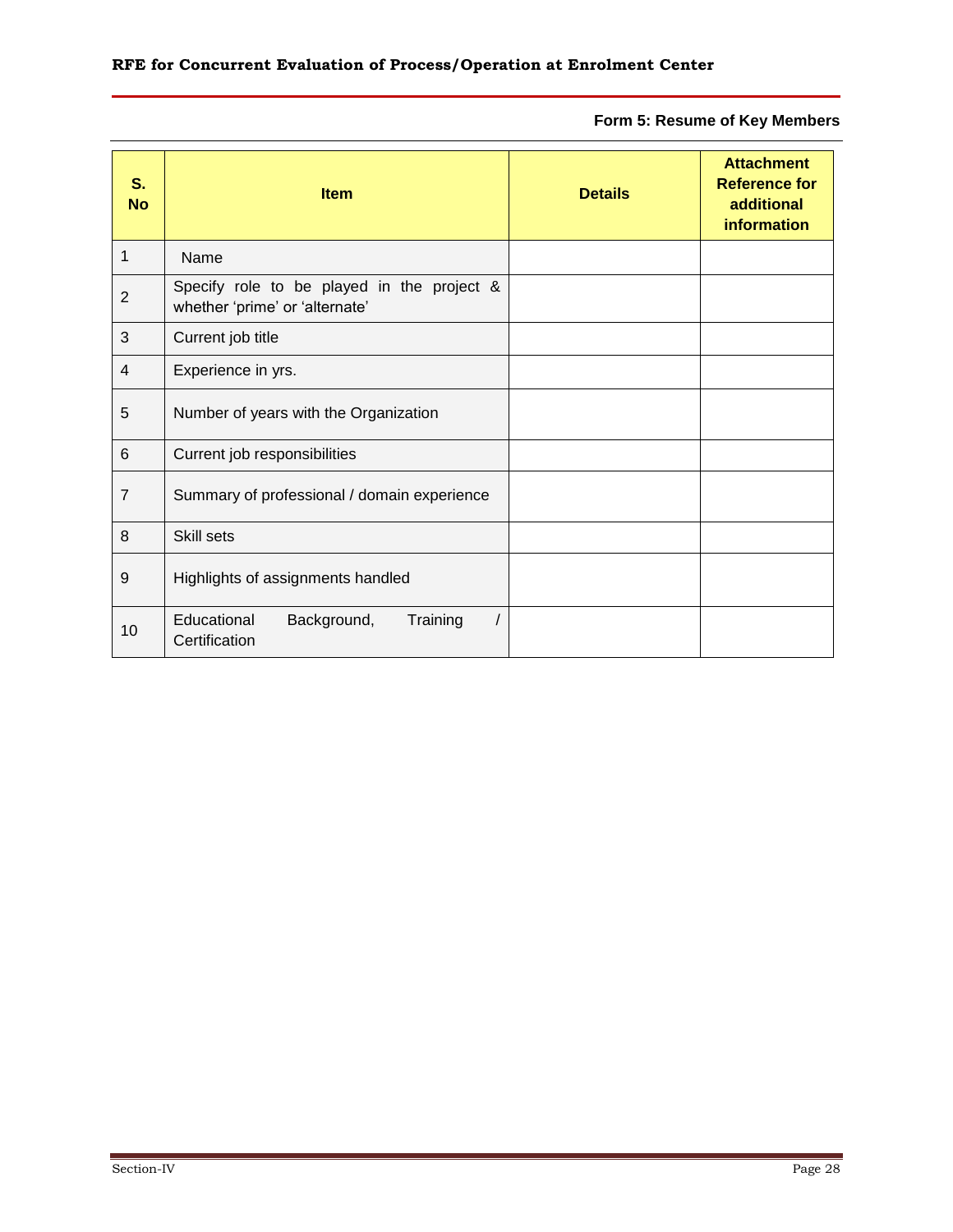| <b>S. No.</b><br>(1) | Reference of Clause No. & Pg. No<br>(2) | Deviation in the<br>Proposal<br>(3) | <b>Brief Reasons</b><br>(4) |
|----------------------|-----------------------------------------|-------------------------------------|-----------------------------|
|                      |                                         |                                     |                             |
|                      |                                         |                                     |                             |
|                      |                                         |                                     |                             |
|                      |                                         |                                     |                             |

### **Form 6: Format for Statement of Deviation(s) from Scheduled Requirements**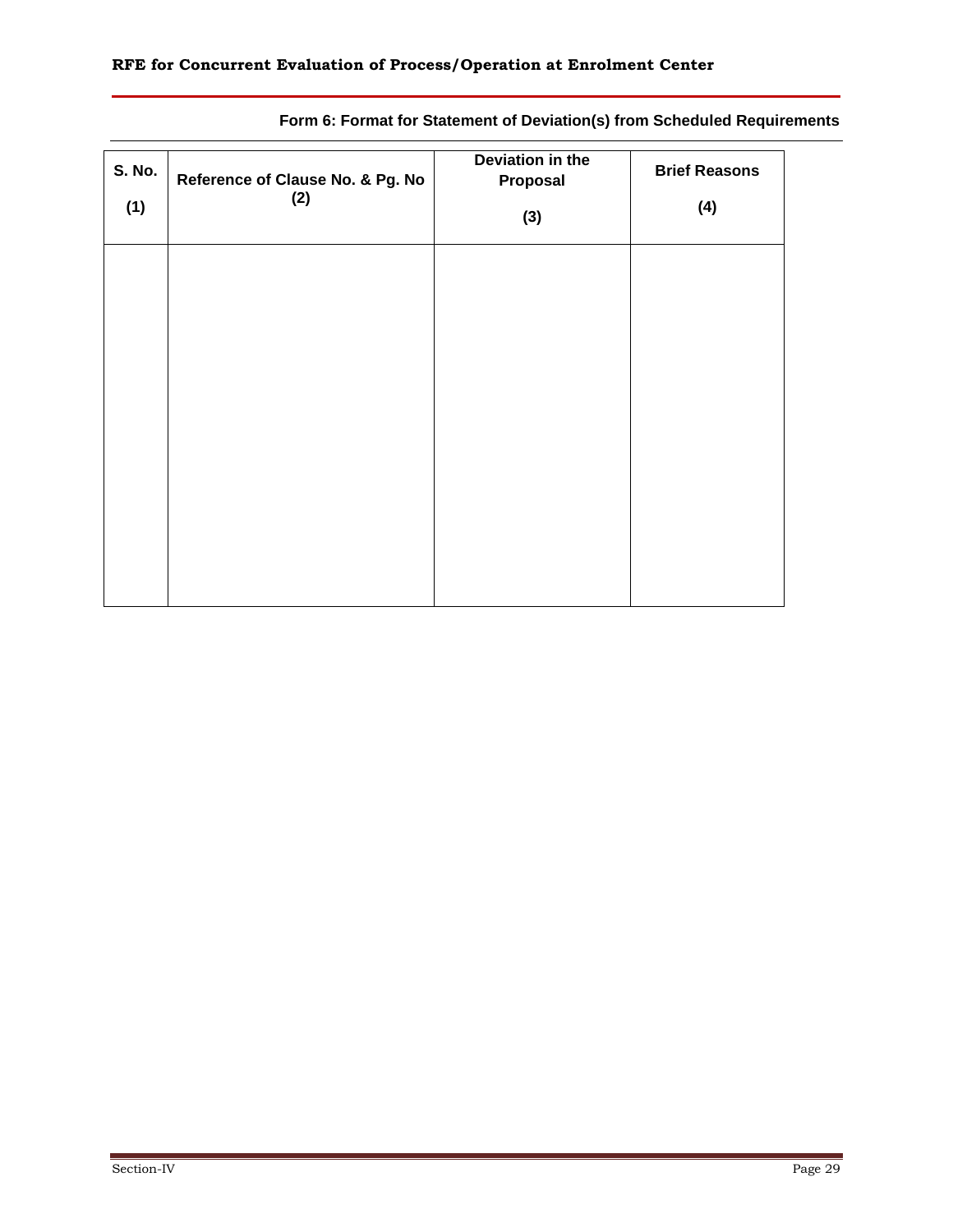#### **Form 7: Acceptance of Terms and Condition of the RFE**

[Date] Direct General, UIDAI,

Dear Sir,

#### **Ref: RFE for Concurrent Evaluation of Process/Operation at Enrolment Center**

Having examined the tender document, the receipt of which is hereby duly acknowledged, we, the undersigned, offer to provide the Professional services as required and outlined in the RFE for Concurrent Evaluation of Process/Operation at Enrolment Center to meet such requirements and provide such services as required are set out in the tender document.

We have read and agree for unconditional acceptance of all the terms and conditions set out in the RFE document.

It is hereby confirmed that I/We are entitled to act on behalf of our corporation/company/ firm/organization and empowered to sign this document as well as such other documents, which may be required in this connection.

Dated this **Day of** 2014

(Signature) (In the capacity of)

Duly authorized to sign the Tender Response for and on behalf of:

(Name and Address of Company) Seal/Stamp of bidder

Witness Signature:

Witness Name:

Witness Address:

#### **CERTIFICATE AS TO AUTHORISED SIGNATORIES**

I, certify that I am …………………………… of the …………………, and that ……………………………………………………………… who signed the above Bid is authorized to bind the corporation by authority of its governing body.

Date

(Seal here)